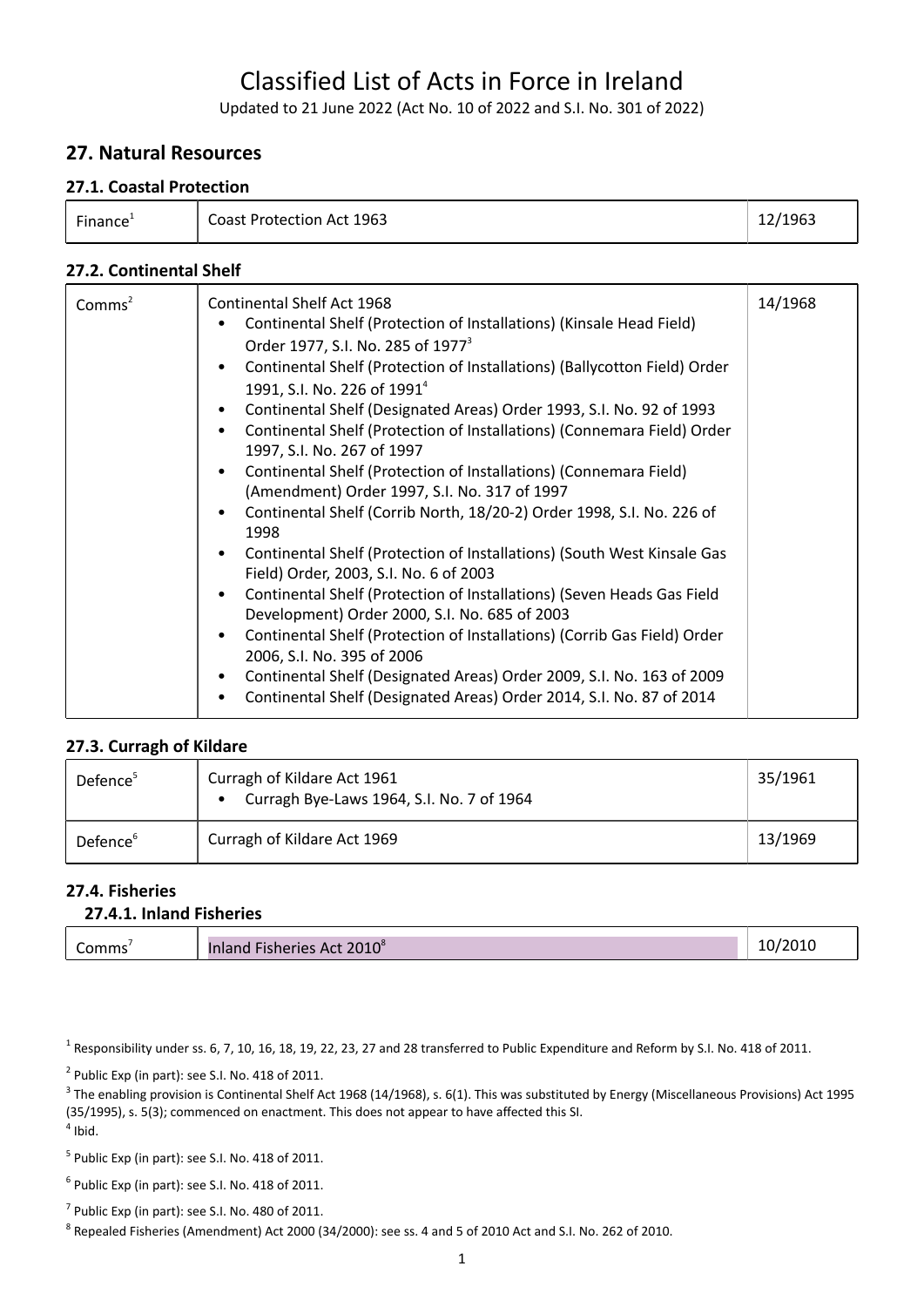|                     | Bass Fishing Conservation Bye-Law No. 826 of 2007, S.I. No. 368 of<br>$\bullet$<br>$2007^9$<br>Inland Fisheries Act (Establishment Day) Order 2010, S.I. No. 262 of<br>2010<br>Inland Fisheries Act 2010 (Form of Instrument of Appointment)<br>$\bullet$<br>Regulations 2010, S.I. No. 316 of 2010<br>Inland Fisheries Ireland Superannuation Scheme 2018, S.I. No. 112 of<br>2018<br>Wild Salmon and Sea Trout Tagging Scheme Regulations 2018, S.I. No.<br>585 of 2018<br>Inland and Fisheries (Fixed Charge Notice) Regulations 2018, S.I. No.<br>643 of 2018<br>Wild Salmon and Sea Trout Tagging Scheme (Amendment) Regulations<br>2019, S.I. No. 669 of 2019<br>Wild Salmon and Sea Trout Tagging Scheme (Amendment) Regulations<br>$\bullet$<br>2020, S.I. No. 667 of 2020<br>Wild Salmon and Sea Trout Tagging Scheme (Amendment) Regulations<br>2021, S.I. No. 729 of 2021                                                                                                                                                                                                                                                                                                                         |         |
|---------------------|--------------------------------------------------------------------------------------------------------------------------------------------------------------------------------------------------------------------------------------------------------------------------------------------------------------------------------------------------------------------------------------------------------------------------------------------------------------------------------------------------------------------------------------------------------------------------------------------------------------------------------------------------------------------------------------------------------------------------------------------------------------------------------------------------------------------------------------------------------------------------------------------------------------------------------------------------------------------------------------------------------------------------------------------------------------------------------------------------------------------------------------------------------------------------------------------------------------|---------|
| Comms <sup>10</sup> | Shannon Fisheries Act 1935                                                                                                                                                                                                                                                                                                                                                                                                                                                                                                                                                                                                                                                                                                                                                                                                                                                                                                                                                                                                                                                                                                                                                                                   | 4/1935  |
| Comms               | Shannon Fisheries Act 1938                                                                                                                                                                                                                                                                                                                                                                                                                                                                                                                                                                                                                                                                                                                                                                                                                                                                                                                                                                                                                                                                                                                                                                                   | 7/1938  |
| Comm <sup>11</sup>  | Fisheries (Consolidation) Act 1959<br>Fisheries Act, 1925 (Accounts and Audit) Order [ Vol. XII p. 455], S.R.&<br>0. No. 67 of $1927^{12}$<br>Fisheries Act, 1925 (Accounts and Audit) Order [ Vol. XII p. 491], S.R.&<br>$\bullet$<br>O. No. 54 of 1929 <sup>13</sup><br>Sea Fishing Boats (Order to Stop) Regulations 1934 [Vol. XX p. 257],<br>$\bullet$<br>S.R.& O. No. 39 of 1934 <sup>14</sup><br>River Erne (Tidal Waters) Order 1934 [Vol. XII p. 501], S.R.& O. No. 177<br>of 1934<br>River Erne (Special Local Licences) Order 1934 [Vol. XII p. 507], S.R.& O.<br>No. 178 of 1934<br>Fisheries (Returns by Holders of Special Local Licences) Regulations<br>1934 [Vol. XII p. 517], S.R.& O. No. 179 of 1934<br>Owenea and Owentocker Rivers (Tidal Waters) Order 1935 [Vol. XII p.<br>523], S.R.& O. No. 38 of 1935<br>Owenea and Owentocker Rivers (Special Local Licences) Order 1935<br>[Vol. XII p. 529], S.R.& O. No. 39 of 1935<br>River Erne (Special Local Licences) (Amendment) Order [Vol. XII p. 513],<br>S.R.& O. No. 40 of 1935 <sup>15</sup><br>Shannon Fisheries (Transfer by Minister for Industry and Commerce)<br>No. 1 Order 1936 [Vol. XX p. 411], S.R.& O. No. 264 of 1936 | 14/1959 |

 $^9$  The enabling provision is Fisheries (Consolidation) Act 1959 (14/1959), s. 9. This was repealed by Inland Fisheries Act 2010 (10/2010), s. 4 and sch. 1, but these regulations were carried forward by s. 57(9): Any bye-law made under section 9 (repealed by section 4) of the Principal Act which is in force immediately before the establishment day continues in force as if made under this section.

<sup>10</sup> Public Exp (in part): see S.I. No. 418 of 2011.

 $12$  This SI appears to be obsolete and should be revoked.

 $13$  Ibid.

<sup>14</sup> The enabling Act is repealed by Fisheries (Consolidation) Act 1959 (14/1959), s. 5. SIs in force at the time of enactment are continued in force by s. 334 of the 1959 Act, and the SIs listed below up to 1959 are continued in this way.

<sup>15</sup> Ibid. This SI appears to be obsolete and should be revoked.

<sup>&</sup>lt;sup>11</sup> Public Exp (in part): see S.I. No. 480 of 2011.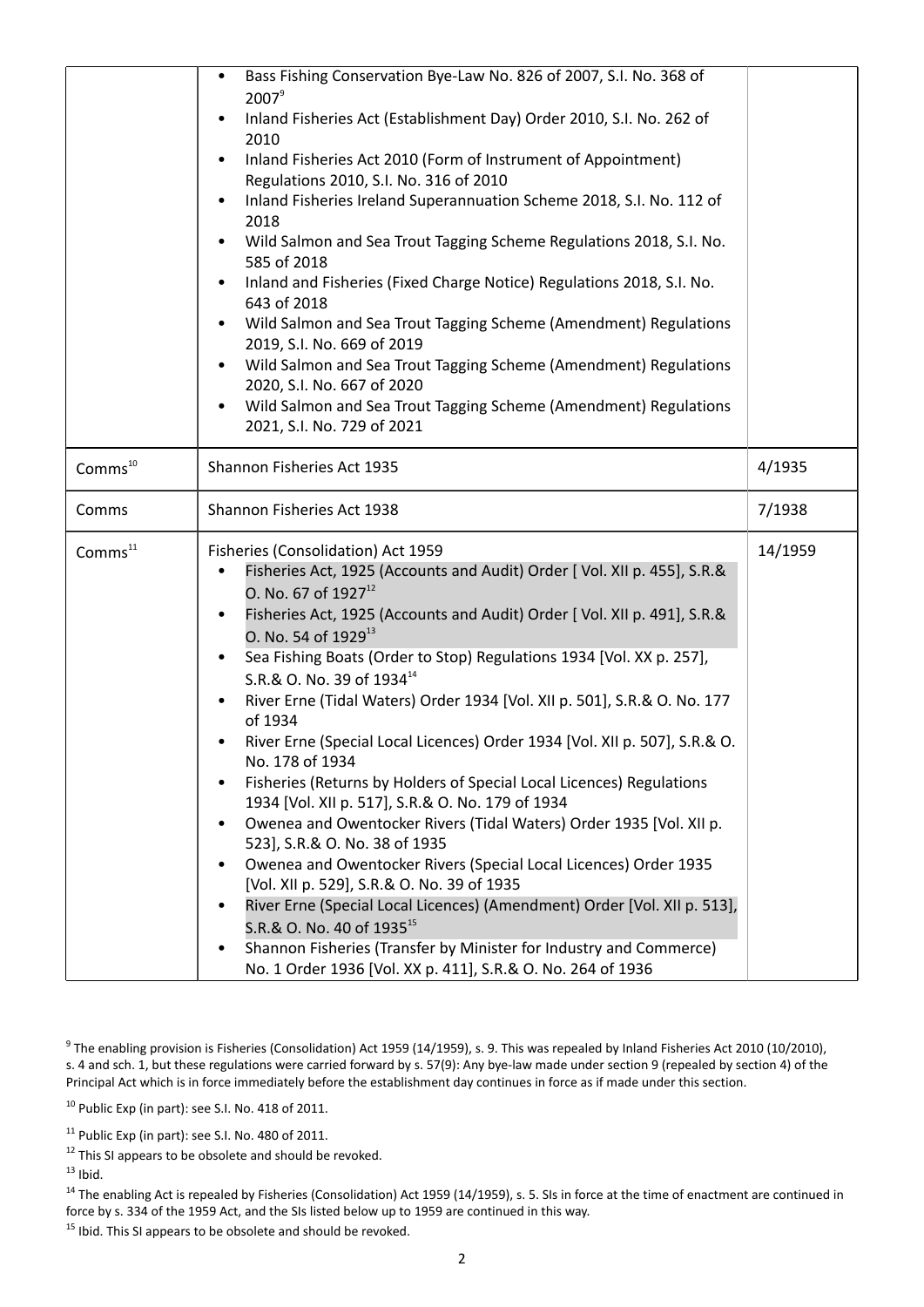| River Erne (Special Local Licence Duty) (Method of Payment) Order                     |
|---------------------------------------------------------------------------------------|
| [Vol. XII p. 535], S.R.& O. No. 15 of 1938 <sup>16</sup>                              |
| Undersized Sea-Fish Order 1938 [Vol. XX p. 263], S.R.& O. No. 67 of                   |
| 1938                                                                                  |
| Oyster Fishery (River Shannon) Order 1939 [Vol. XXXII p. 117], S.R.& O.               |
| No. 159 of 1939                                                                       |
| Sea-Fishing Boats (Order to Stop) (Amendment) Regulations 1940 [Vol.                  |
| XXXIII p.663], S.R.& O. No. 138 of 1940                                               |
| Fisheries Act, 1939 (Section 44) Regulations 1940 [ Vol. XXIV p. 891],                |
| S.R.& O. No. 218 of 1940                                                              |
| River Lackagh (Tidal Waters) Order 1943 [Vol. XXIX p. 929], S.R.& O. No.              |
| 14 of 1943                                                                            |
| River Lackagh (Special Local Licences) Order 1943 [Vol. XXIX p. 923],<br>$\bullet$    |
| S.R.& O. No. 15 of 1943                                                               |
| River Lackagh (Fishing by Holders of Special Local Licences) Regulations              |
| 1943 [Vol. XXIX p. 917], S.R.& O. No. 38 of 1943                                      |
| Fisheries Act, 1925 (Accounts and Audit) Order 1943 [ Vol. XXIX p. 875],<br>$\bullet$ |
| S.R.& O. No. 341 of 1943 <sup>17</sup>                                                |
| River Foyle (Tidal Waters) Order 1949, S.I. No. 103 of 1949                           |
| River Foyle (Special Local Licences) Order 1949, S.I. No. 104 of 1949                 |
| River Foyle (Fishing by Holders of Special Local Licences) Regulations<br>$\bullet$   |
| 1949, S.I. No. 106 of 1949                                                            |
| River Foyle (Special Local Licence Duty) (Method of Payment) Order<br>$\bullet$       |
| 1951, S.I. No. 47 of 1951                                                             |
| Undersized Sea-Fish (Crabs and Lobsters) Order 1951, S.I. No. 359 of                  |
| 1951                                                                                  |
| Fishing Weir Operation (No. 2) Order 1957, S.I. No. 1 of 1957                         |
| Salmon Rod Ordinary Licences (Increase of Licence Duties) Order 1958,<br>$\bullet$    |
| S.I. No. 250 of 1958                                                                  |
| Salmon Rod (Late Season) (District) Ordinary Licences Order 1958, S.I.                |
| No. 251 of 1958                                                                       |
| River Lackagh (Special Local Licences) (Amendment) Regulations 1958,                  |
| S.I. No. 261 of 1958                                                                  |
| River Erne (Special Local Licences) (Amendment) Order 1959, S.I. No.                  |
| 89 of 1959                                                                            |
| River Erne (Fishing by Holders of Special Local Licences) Regulations                 |
| 1959, S.I. No. 90 of 1959 <sup>18</sup>                                               |
| River Erne (Special Local Licences) (Amendment) Order 1960, S.I. No.                  |
| 137 of 1960 <sup>19</sup>                                                             |
| River Erne (Special Local Licence Duty) (Method of Payment)                           |
| (Amendment) Order 1960, S.I. No. 138 of 1960                                          |
| Fishing Weir Operation (No. 4) Order 1960, S.I. No. 164 of 1960                       |
| River Erne (Special Local Licence Duty) (Method of Payment)                           |
| (Amendment) Order 1961, S.I. No. 165 of 1961                                          |
| River Erne (Special Local Licences) (Amendment) Order, S.I. No. 166 of                |
| $1961^{20}$                                                                           |

<sup>16</sup> Ibid. This SI appears to be obsolete and should be revoked.

 $17$  Ibid. This SI appears to be obsolete and should be revoked.

<sup>18</sup> The enabling provision is Fisheries (Tidal Waters) Act 1934 (24/1934), s. 8, repealed by Fisheries Consolidation Act 1959 (14/1959), s. 5 and sch. 1. In force regulations were continued in force and deemed to have been made under the corresponding provision of the 1959 Act by s. 334.

 $19$  The enabling provision is Fisheries Consolidation Act 1959 (14/1959), s. 74. This was amended by Inland Fisheries Act 2010 (10/2010), s. 8(3)(a) but the statutory authority for these regulations appears to remain in force. However, as there have been numerous other SIs that alter licence duties, the SI is obsolete and should be revoked.  $20$  Ibid.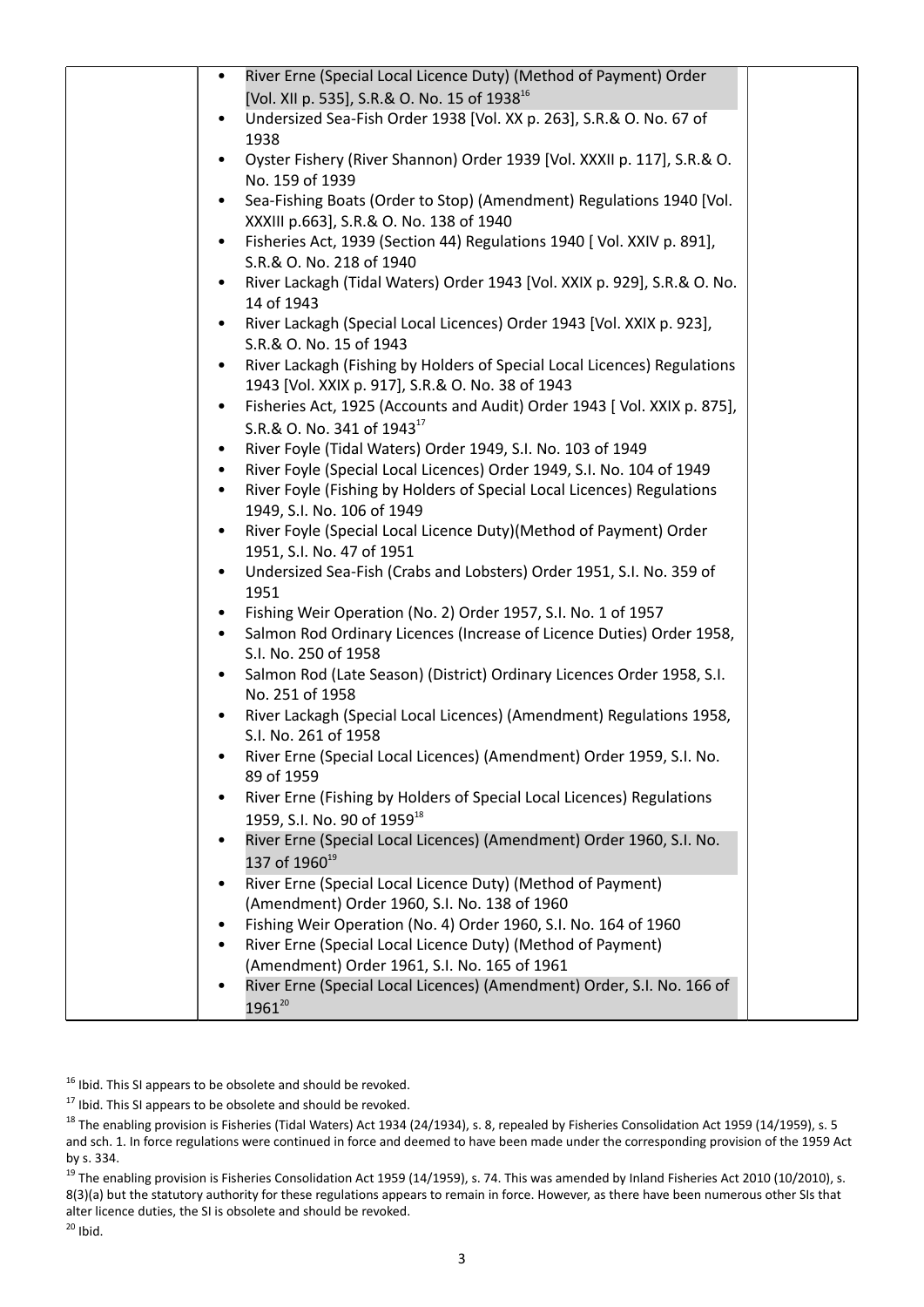| River Erne (Special Local Licences) (Amendment) Order, S.I. No. 111 of<br>$1962^{21}$                                                 |  |
|---------------------------------------------------------------------------------------------------------------------------------------|--|
| River Erne (Special Local Licences) (Amendment) Order, S.I. No. 147 of<br>$\bullet$<br>1963 <sup>22</sup>                             |  |
| River Erne (Special Local Licences) (Amendment) Order, S.I. No. 163 of<br>1964 <sup>23</sup>                                          |  |
| River Erne (Special Local Licences) (Amendment) Order, S.I. No. 131 of<br>$\bullet$<br>1965 <sup>24</sup>                             |  |
| Rivers Owenmore and Owenduff (Tidal Waters) Order 1967, S.I. No. 33<br>of 1967                                                        |  |
| River Owenmore and Owenduff (Special Local Licences) Order 1967,<br>$\bullet$<br>S.I. No. 34 of 1967 <sup>25</sup>                    |  |
| River Erne (Special Local Licences) (Amendment) Order 1967, S.I. No.<br>88 of 1967 <sup>26</sup>                                      |  |
| Live Fish (Restriction on Import) Order 1972, S.I. No. 4 of 1972                                                                      |  |
| River Erne (Special Local Licences) (Amendment) Order, S.I. No. 193 of<br>$1972^{27}$                                                 |  |
| Oyster Fishing Licences (Alteration of Licence Duty) Order, S.I. No. 247<br>of 1975 <sup>28</sup>                                     |  |
| River Erne (Special Local Licences) (Amendment) Order 1976, S.I. No.<br>99 of 1976 <sup>29</sup>                                      |  |
| Salmon, Eel and Oyster Fishing Licences (Alteration of Licence Duties)<br>$\bullet$<br>Order 1976, S.I. No. 305 of 1976 <sup>30</sup> |  |
| Special Tidal Waters (Special Local Licences) Order 1977, S.I. No. 109 of<br>$\bullet$<br>197731                                      |  |
| Fishery Districts (Alteration of Boundaries) Regulations 1982, S.I. No.<br>$\bullet$<br>329 of 1982                                   |  |
| Salmon, Eel and Oyster (Miscellaneous Licences) (Alteration of Duties)<br>$\bullet$                                                   |  |
| Order 1982, S.I. No. 386 of 1982 <sup>32</sup>                                                                                        |  |
| River Erne (Special Local Licences) (Amendment) Order 1983, S.I. No.<br>$\bullet$<br>219 of 1983 <sup>33</sup>                        |  |

- $21$  Ibid.
- $22$  Ibid.
- $23$  Ibid.
- $24$  Ibid.
- $25$  Ibid.
- $26$  Ibid.
- $27$  Ibid.

<sup>28</sup> The enabling provision is Fisheries Consolidation Act 1959 (14/1959), s. 68. Section 68(3) is deleted by Fisheries (Amendment) (No. 2) Act 1987 (32/1987), and other parts of s. 68 are amended. It is unclear if these amendments remove the enabling authority for the SI. However there have been numerous later SIs which alter licence duties, and this SI is obsolete and should be revoked.

 $^{29}$  The enabling provision is Fisheries Consolidation Act 1959 (14/1959), s. 74. This was amended by Inland Fisheries Act 2010 (10/2010), s. 8(3)(a) but the statutory authority for these regulations appears to remain in force. However, as there have been numerous other SIs that alter licence duties, the SI is obsolete and should be revoked.

<sup>30</sup> The enabling provision is Fisheries Consolidation Act 1959 (14/1959), s. 68. Section 68(3) is deleted by Fisheries (Amendment) (No. 2) Act 1987 (32/1987), and other parts of s. 68 are amended. It is unclear if these amendments remove the enabling authority for the SI. However there have been numerous later SIs which alter licence duties, and this SI is obsolete and should be revoked.

 $31$  The enabling provision is Fisheries Consolidation Act 1959 (14/1959), s. 74. This was amended by Inland Fisheries Act 2010 (10/2010), s. 8(3)(a) but the statutory authority for these regulations appears to remain in force. However, as there have been numerous other SIs that alter licence duties, the SI is obsolete and should be revoked.

 $32$  The enabling provision is Fisheries Consolidation Act 1959 (14/1959), s. 68. Section 68(3) is deleted by Fisheries (Amendment) (No. 2) Act 1987 (32/1987), and other parts of s. 68 are amended. It is unclear if these amendments remove the enabling authority for the SI. However there have been numerous later SIs which alter licence duties, and this SI is obsolete and should be revoked.

<sup>33</sup> The enabling provision is Fisheries Consolidation Act 1959 (14/1959), s. 74. This was amended by Inland Fisheries Act 2010 (10/2010), s. 8(3)(a) but the statutory authority for these regulations appears to remain in force. However, as there have been numerous other SIs that alter licence duties, the SI is obsolete and should be revoked.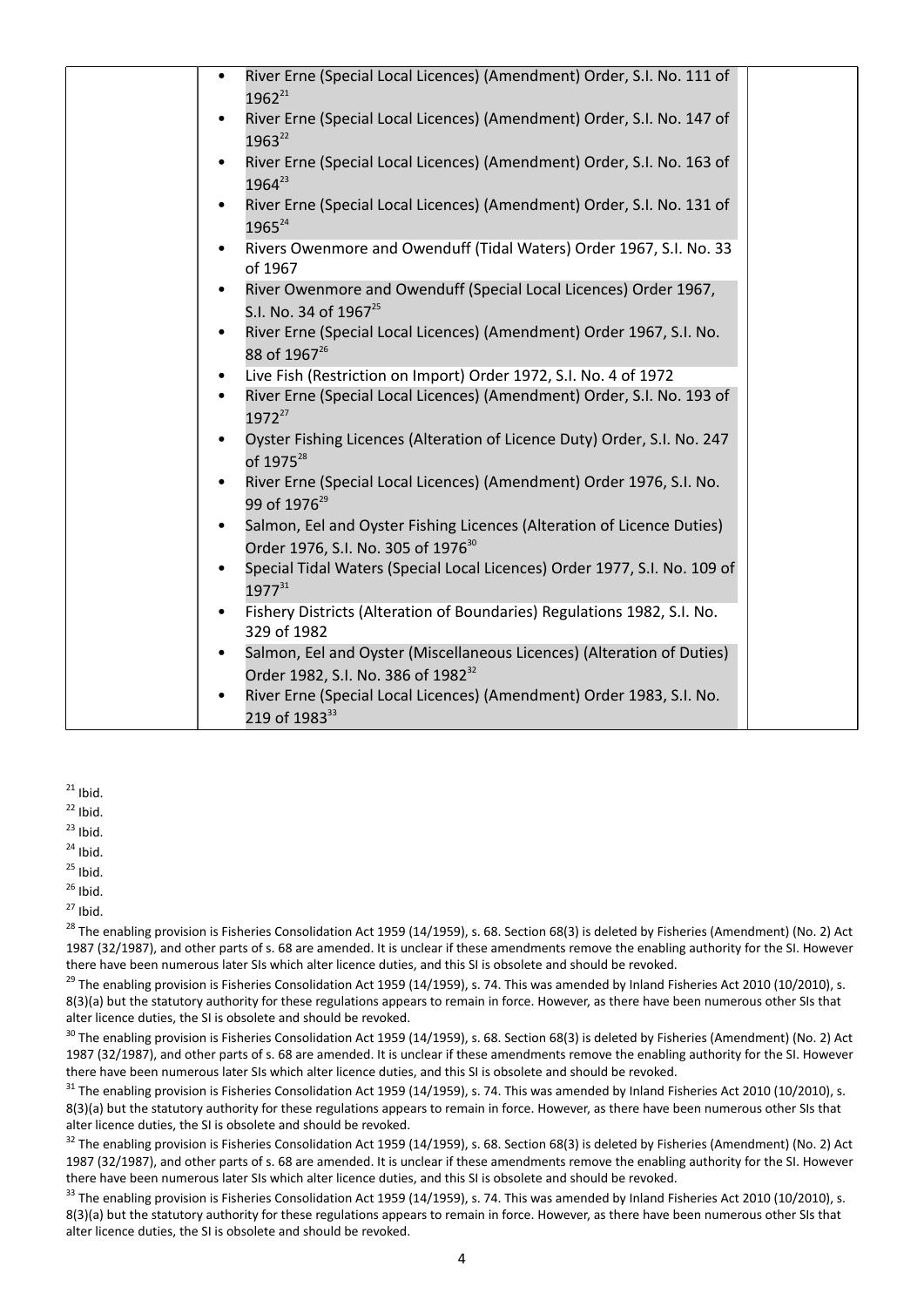| Salmon, Eel and Oyster Fishing Licences (Alteration of Licence Duties)                                              |
|---------------------------------------------------------------------------------------------------------------------|
| Order 1984, S.I. No. 343 of 1984 <sup>34</sup>                                                                      |
| Special Tidal Waters (Special Local Licences) Order 1985, S.I. No. 26 of<br>1985 <sup>35</sup>                      |
| River Erne (Special Local Licences) (Amendment) Order 1985, S.I. No.<br>177 of 1985 <sup>36</sup>                   |
| River Erne (Special Local Licences) (Amendment) Order 1986, S.I. No.<br>212 of 1986 <sup>37</sup>                   |
| River Erne (Special Local Licences) (Amendment) Order 1987, S.I. No.<br>180 of 1987 <sup>38</sup>                   |
| Special Tidal Waters (Special Local Licences) Order 1988, S.I. No. 40 of<br>198839                                  |
| River Erne (Special Local Licences) (Amendment) Order 1988, S.I. No.<br>137 of 1988 <sup>40</sup>                   |
| Freshwater Rod Ordinary Licence (Alteration of Licence Duties) Order<br>$\bullet$<br>1988, S.I. No. 364 of 198841   |
| Salmon Licence Duty (Refund) Regulations 1991, S.I. No. 346 of 1991 <sup>42</sup>                                   |
| Licensed Salmon, Eel and Molluscan Shellfish Dealers' Register<br>Regulations 1994, S.I. No. 461 of 1994            |
| Fisheries (Salmon, Eel and Molluscan Shellfish Dealers' Licences)                                                   |
| Regulations 1994, S.I. No. 462 of 1994                                                                              |
| Fisheries Acts 1959 To 2001 (Payment in Lieu of Prosecution)<br>$\bullet$<br>Regulations 2002, S.I. No. 414 of 2002 |
| Salmon Rod Ordinary Licences (Alteration of Licence Duties) Order                                                   |
| 2002, S.I. No. 625 of 200243                                                                                        |
| Inland Fisheries (Payment in Lieu of Prosecution) Regulations 2003, S.I.<br>$\bullet$<br>No. 297 of 2003            |
| Special Tidal Waters (Special Local Licences Alteration of Duties) Order<br>2003, S.I. No. 688 of 200344            |
| Salmon Rod Ordinary Licences (Alteration of Licence Duties) Order                                                   |
| 2004, S.I. No. 861 of 200445                                                                                        |

 $34$  The enabling provision is Fisheries Consolidation Act 1959 (14/1959), s. 68. Section 68(3) is deleted by Fisheries (Amendment) (No. 2) Act 1987 (32/1987), and other parts of s. 68 are amended. It is unclear if these amendments remove the enabling authority for the SI. However there have been numerous later SIs which alter licence duties, and this SI is obsolete and should be revoked.

 $35$  The enabling provision is Fisheries Consolidation Act 1959 (14/1959), s. 74. This was amended by Inland Fisheries Act 2010 (10/2010), s. 8(3)(a) but the statutory authority for these regulations appears to remain in force. However, as there have been numerous other SIs that alter licence duties, the SI is obsolete and should be revoked.

- $36$  Ibid.
- $37$  Ihid.
- $38$  Ibid.
- $39$  Ibid.
- $40$  Ihid.

<sup>41</sup> The enabling provision is Fisheries Consolidation Act 1959 (14/1959), s. 68. Section 68(3) is deleted by Fisheries (Amendment) (No. 2) Act 1987 (32/1987), and other parts of s. 68 are amended. It is unclear if these amendments remove the enabling authority for the SI. However there have been numerous later SIs which alter licence duties, and this SI is obsolete and should be revoked.

 $42$  This SI provides for refunds in certain circumstances; however the application for a refund must have been made in 1991 and it appears to be obsolete and should be revoked.

<sup>43</sup> The enabling provision is Fisheries Consolidation Act 1959 (14/1959), s. 68. Section 68(3) is deleted by Fisheries (Amendment) (No. 2) Act 1987 (32/1987), and other parts of s. 68 are amended. It is unclear if these amendments remove the enabling authority for the SI. However there have been numerous later SIs which alter licence duties, and this SI is obsolete and should be revoked.

<sup>44</sup> The enabling provision is Fisheries Consolidation Act 1959 (14/1959), s. 74. This was amended by Inland Fisheries Act 2010 (10/2010), s. 8(3)(a) but the statutory authority for these regulations appears to remain in force. However, as there have been numerous other SIs that alter licence duties, the SI is obsolete and should be revoked.

<sup>45</sup> The enabling provision is Fisheries Consolidation Act 1959 (14/1959), s. 68. Section 68(3) is deleted by Fisheries (Amendment) (No. 2) Act 1987 (32/1987), and other parts of s. 68 are amended. It is unclear if these amendments remove the enabling authority for the SI. However there have been numerous later SIs which alter licence duties, and this SI is obsolete and should be revoked.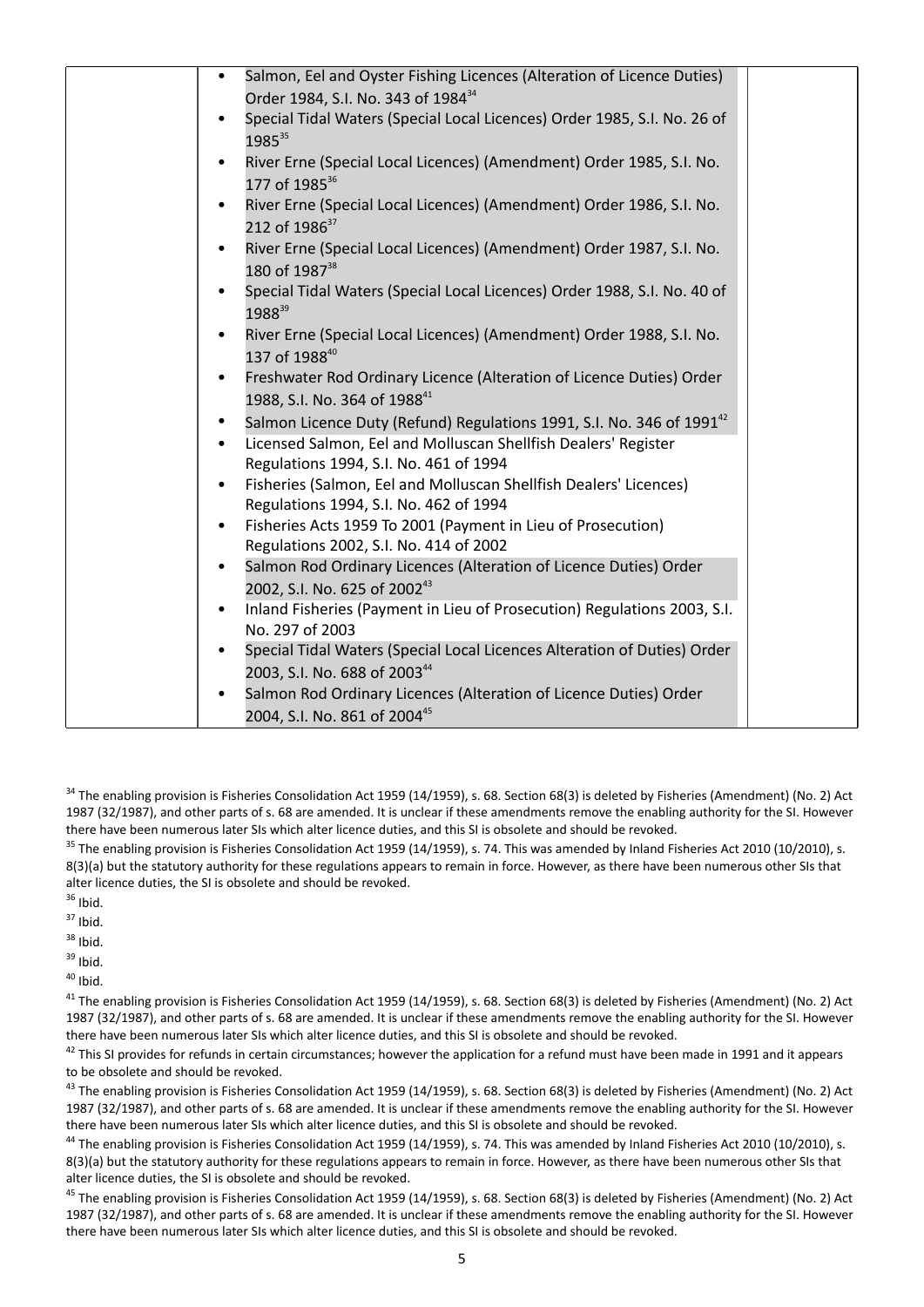|       | Special Tidal Waters (Special Local Licences Alteration of Duties) Order<br>2004, S.I. No. 862 of 2004 <sup>46</sup><br>River Shannon Tidal Waters (Issue of Fishing Licences) Regulations<br>2007, S.I. No. 207 of 2007<br>Fisheries (Commercial Fishing Licences) (Alteration of Duties and Fees)<br>Order 2010, S.I. No. 40 of 2010 <sup>47</sup><br>Inland Fisheries Act 2010 (Form of Instrument of Appointment)<br>Regulations 2010, S.I. No. 316 of 2010<br>Salmon Rod Ordinary Licences (Alteration of Licence Duties) Order<br>2011, S.I. No. 613 of 2011<br>Special Tidal Waters (Special Local Licences) (Alteration of Duties)<br>Order 2011, S.I. No. 614 of 2011<br>Salmon Rod Ordinary Licences (Alteration of Licence Duties) Order<br>2021, S.I. No. 732 of 2021<br>Special Tidal Waters (Special Local Licences) (Alteration of Duties)<br>Order 2021, S.I. No. 733 of 2021<br>Fisheries (Commercial Fishing Licences) (Alteration of Duties and Fees)<br>$\bullet$<br>Order 2022, S.I. No. 173 of 2022 |         |
|-------|---------------------------------------------------------------------------------------------------------------------------------------------------------------------------------------------------------------------------------------------------------------------------------------------------------------------------------------------------------------------------------------------------------------------------------------------------------------------------------------------------------------------------------------------------------------------------------------------------------------------------------------------------------------------------------------------------------------------------------------------------------------------------------------------------------------------------------------------------------------------------------------------------------------------------------------------------------------------------------------------------------------------------|---------|
| Comms | Foyle Fisheries (Amendment) Act 1961<br>Foyle Fisheries (Amendment) Act, 1961 (Commencement) Order 1962,<br>S.I. No. 24 of 1962<br>Fisheries (Amendment) Act, 1962 (Commencement) Order 1962, S.I.<br>No. 216 of 1962                                                                                                                                                                                                                                                                                                                                                                                                                                                                                                                                                                                                                                                                                                                                                                                                     | 44/1961 |
| Comms | Fisheries (Amendment) Act 1962<br>Control of Fishing for Salmon Order 2021, S.I. No. 102 of 2021<br>Control of Fishing for Salmon (Amendment) Order 2021, S.I. No. 333 of<br>2021<br>Control of Fishing for Salmon (Amendment) Order 2022, S.I. No. 109 of<br>$\bullet$<br>2022                                                                                                                                                                                                                                                                                                                                                                                                                                                                                                                                                                                                                                                                                                                                           | 31/1962 |
| Comms | Fisheries (Amendment) Act 1964                                                                                                                                                                                                                                                                                                                                                                                                                                                                                                                                                                                                                                                                                                                                                                                                                                                                                                                                                                                            | 23/1964 |
| Comms | Foyle Fisheries (Amendment) Act 1976                                                                                                                                                                                                                                                                                                                                                                                                                                                                                                                                                                                                                                                                                                                                                                                                                                                                                                                                                                                      | 13/1976 |
| Comms | Fisheries (Amendment) Act 1976                                                                                                                                                                                                                                                                                                                                                                                                                                                                                                                                                                                                                                                                                                                                                                                                                                                                                                                                                                                            | 23/1976 |
| Comms | Fisheries Act 1980<br>Fisheries Act, 1980 (Section 69) (Commencement) Order 1980, S.I. No.<br>414 of 1980<br>Fisheries Act, 1980 (Section 54) (Commencement) Order 1983, S.I. No.<br>261 of 1983<br>Transfer of Fisheries (Moy Fishery) Order 1994, S.I. No. 431 of 1994 <sup>48</sup><br>National Salmon Commission (Establishment) Order 2000, S.I. No. 80<br>of 2000 <sup>49</sup>                                                                                                                                                                                                                                                                                                                                                                                                                                                                                                                                                                                                                                     | 1/1980  |

<sup>46</sup> The enabling provision is Fisheries Consolidation Act 1959 (14/1959), s. 74. This was amended by Inland Fisheries Act 2010 (10/2010), s. 8(3)(a) but the statutory authority for these regulations appears to remain in force. However, as there have been numerous other SIs that alter licence duties, the SI is obsolete and should be revoked.

<sup>47</sup> This SI appears to be obsolete as it sets the fees for licences in 2010 only. The provisions of this SI for 2012 appear to be in Control of Fishing for Salmon Order 2012 (S.I. No. 80 of 2012).

<sup>48</sup> The enabling provision is Fisheries Act 1980 (1/1980), s. 42. This was repealed by Inland Fisheries Act 2010 (10/2010), s. 4; s. 51 of that Act transfers all property that was vested in the Central Fisheries Board to the Inland Fisheries Ireland. This SI vests certain fisheries in the now dissolved Central Fisheries Board, but the effect of the SI appears to remain. It appears now to be obsolete and could be revoked.

 $49$  The enabling provision is Fisheries Act 1980 (1/1980), s. 55A, which remains in force. However, a draft report by Standing Scientific Committee on Salmon to Inland Fisheries Ireland (2012) entitled The Status of Irish Salmon Stocks in 2011 and Precautionary Catch Advice for 2012 states (Executive Summary): In 2008, the National Salmon Commission was dissolved but the Standing Scientific Committee was retained by the Department of Communications, Energy and Natural Resources with the same terms of reference. In 2010, the Standing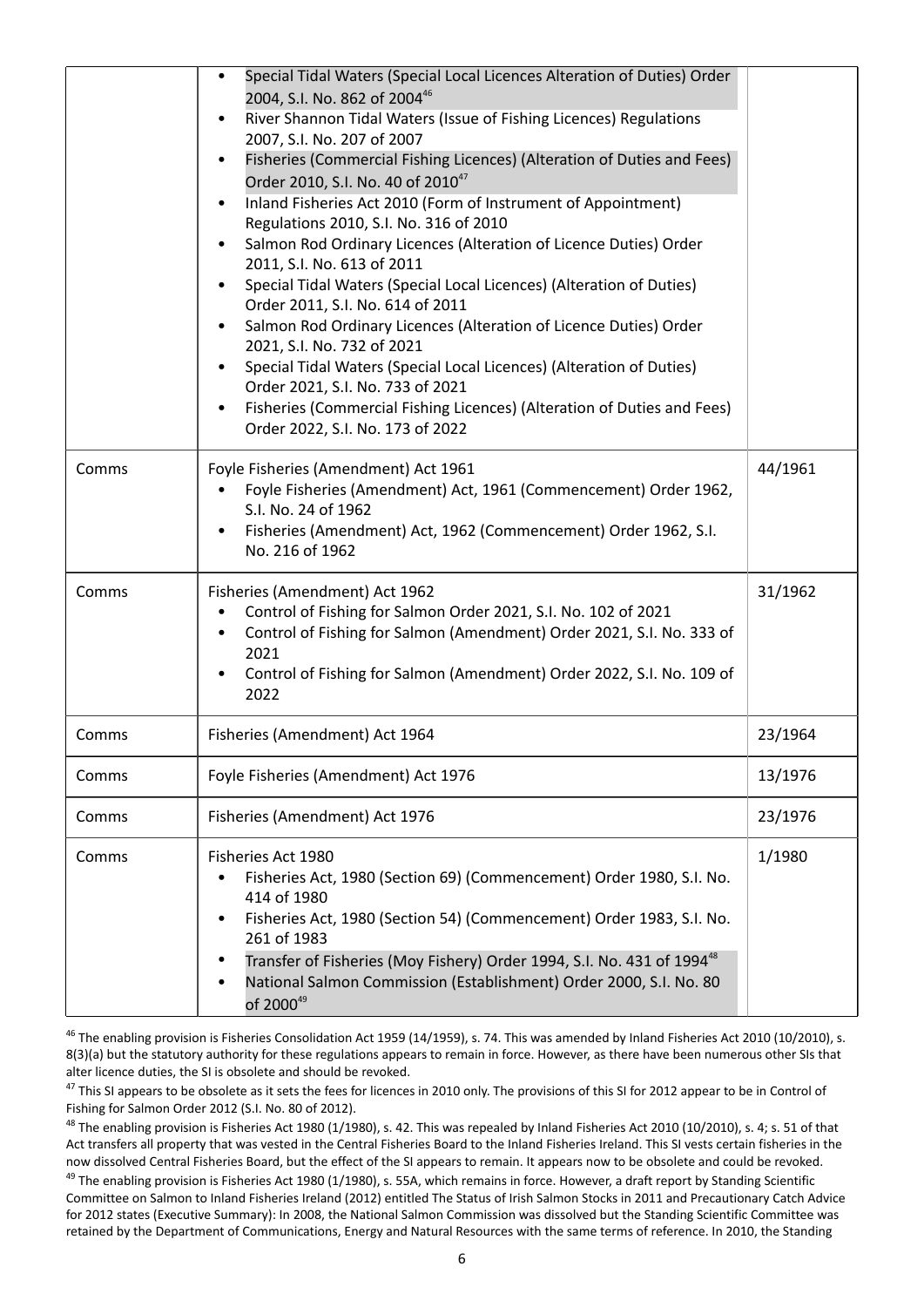|       | National Salmon Commission (Prescribed Bodies and Organisations)<br>Order 2005, S.I. No. 626 of 2005 <sup>50</sup><br>National Salmon Commission and Standing Scientific Committee<br>(Terms Of Reference and Procedure) Order 2006, S.I. No. 483 of 2006 <sup>51</sup>                                                                                                                                                                                                                                                                                                                                                                              |         |
|-------|------------------------------------------------------------------------------------------------------------------------------------------------------------------------------------------------------------------------------------------------------------------------------------------------------------------------------------------------------------------------------------------------------------------------------------------------------------------------------------------------------------------------------------------------------------------------------------------------------------------------------------------------------|---------|
| Comms | Foyle Fisheries (Amendment) Act 1983<br>Foyle Fisheries (Amendment) Act, 1983 (Commencement) Order 1983,<br>S.I. No. 116 of 1983                                                                                                                                                                                                                                                                                                                                                                                                                                                                                                                     | 2/1983  |
| Comms | Fisheries (Amendment) Act 1987                                                                                                                                                                                                                                                                                                                                                                                                                                                                                                                                                                                                                       | 14/1987 |
| Comms | Fisheries (Amendment) (No. 2) Act 1987<br>Fisheries (Amendment) (No. 2) Act 1987 (Commencement) Order<br>1987, S.I. No. 346 of 1987                                                                                                                                                                                                                                                                                                                                                                                                                                                                                                                  | 32/1987 |
| Comms | Fisheries (Amendment) Act 1991<br>Fisheries (Amendment) Act, 1991 (Commencement) Order 1991, S.I.<br>No. 301 of 1991                                                                                                                                                                                                                                                                                                                                                                                                                                                                                                                                 | 26/1991 |
| Comms | Fisheries (Amendment) Act 1994<br>Fisheries (Amendment) Act, 1994 (Commencement) Order 1994, S.I.<br>No. 243 of 1994                                                                                                                                                                                                                                                                                                                                                                                                                                                                                                                                 | 23/1994 |
| Comms | Fisheries (Amendment) Act 1995<br>Fisheries (Amendment) Act, 1995 (Southern Regional Fisheries<br>Commission) Order 1998, S.I. No. 32 of 1998 <sup>52</sup><br>Fisheries (Amendment) Act, 1995 (Southern Regional Fisheries<br>Commission) (No. 2) Order 1998, S.I. No. 458 of 1998 <sup>53</sup>                                                                                                                                                                                                                                                                                                                                                    | 27/1995 |
| Comms | Fisheries (Commissions) Act 1997 <sup>54</sup>                                                                                                                                                                                                                                                                                                                                                                                                                                                                                                                                                                                                       | 1/1997  |
| Comms | Fisheries (Amendment) Act 1999<br>Fisheries (Amendment) Act, 1999 (Commencement) Order 1999, S.I.<br>No. 419 of 1999<br>Fisheries (Amendment) Act, 1999 (Section 23) (Commencement) Order<br>2000, S.I. No. 21 of 2000 <sup>55</sup><br>Regional Fisheries Boards (Date For Holding of First Elections After<br>Commencement of Section 7 of Fisheries (Amendment) Act, 1999)<br>Order 2000, S.I. No. 30 of 2000 <sup>56</sup><br>Fisheries Acts 1959 To 2001 (Payment in Lieu of Prosecution)<br>Regulations 2002, S.I. No. 414 of 2002<br>Inland Fisheries (Payment in Lieu of Prosecution) Regulations 2003, S.I.<br>$\bullet$<br>No. 297 of 2003 | 35/1999 |
| Comms | Foyle and Carlingford Fisheries Act 2007                                                                                                                                                                                                                                                                                                                                                                                                                                                                                                                                                                                                             | 17/2007 |

Scientific Committee on Salmon (SSCS) was re-established under Section 7.5 (a) and (b) of the 2010 Inland Fisheries Act ... The SI appears to be obsolete and should be revoked.

 $50$  Ibid.

 $51$  Ibid.

 $52$  This SI is spent as of 31 December 1998 and should be revoked.

 $53$  This SI is spent as of 31 December 1999 and should be revoked.

<sup>54</sup> The substantive provisions of this Act are repealed, leaving only ss. 1 (Interpretation) and 9 (Short title, collective citation and construction). It should be repealed.

<sup>55</sup> This SI is a commencement order for s. 23 which was repealed by Inland Fisheries Act 2010 (10/2010), s. 4 and sch. 1. It is obsolete and should be revoked.

<sup>56</sup> The enabling provision (s. 7) was repealed by Inland Fisheries Act 2010 (10/2010), s. 4 and sch. 1. This SI should be revoked.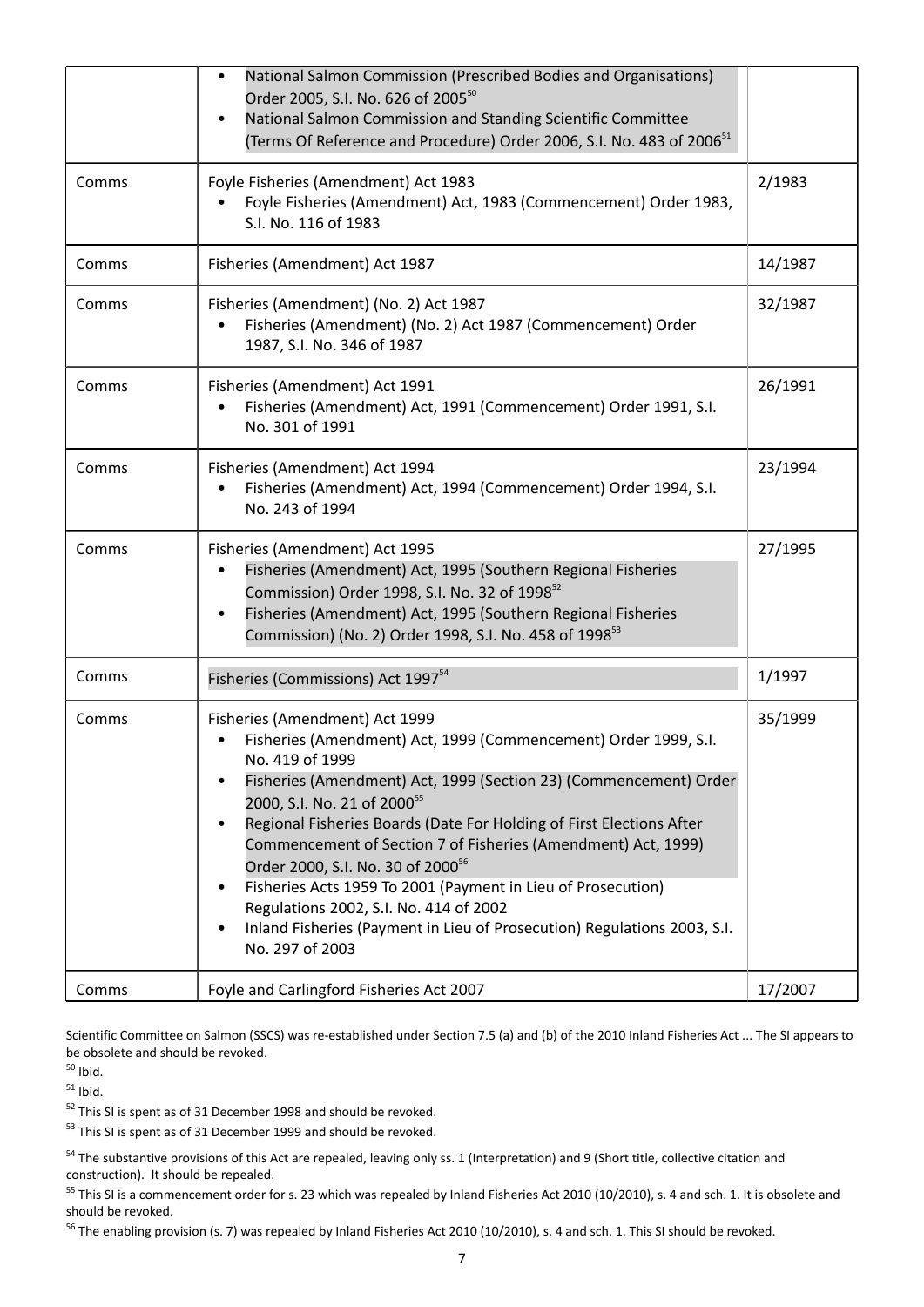|       | Foyle and Carlingford Fisheries Act 2007 (Commencement) Order<br>2008, S.I. No. 153 of 2008                                       |         |
|-------|-----------------------------------------------------------------------------------------------------------------------------------|---------|
| Comms | Inland Fisheries (Amendment) Act 2017<br>Inland Fisheries (Amendment) Act 2017 (Commencement) Order 2017,<br>S.I. No. 322 of 2017 | 16/2017 |

## **27.4.2. Sea Fisheries and Fishery Harbours**

| Local Gov <sup>57</sup> | Whale Fisheries Act 1937<br>Whale Fisheries Act, 1937 (Extension to Sperm Whales) Order 1937<br>[Vol. XXII p. 395], S.R.& O. No. 158 of 1937<br>Whale Measurement (No. 2) Regulations 1937 [Vol. XXII p. 391], S.R.&<br>$\bullet$<br>O. No. 240 of 1937<br>Whale Fisheries Act, 1937 (Extension to Mammals of the Order<br>Cetacea) Order 1982, S.I. No. 240 of 1982 | 4/1937  |
|-------------------------|----------------------------------------------------------------------------------------------------------------------------------------------------------------------------------------------------------------------------------------------------------------------------------------------------------------------------------------------------------------------|---------|
| Agric <sup>58</sup>     | Foyle Fisheries Act 1952<br>Foyle Fisheries Act, 1952 (Part III) (Commencement) Order, 1952, S.I.<br>No. 75 of 1952                                                                                                                                                                                                                                                  | 5/1952  |
| Agric                   | Sea Fisheries Act 1952<br>Sea Fisheries Act, 1952 (Commencement) (No. 1) Order 1952, S.I. No.<br>100 of 1952<br>Sea Fisheries Act, 1952 (Commencement) (No. 2) Order 1952, S.I. No.<br>155 of 1952<br>Sea Fisheries Act, 1952 (Commencement) (No. 3) Order 1960, S.I. No. 3<br>$\bullet$<br>of 1960                                                                  | 7/1952  |
| Agric                   | Sea Fisheries (Amendment) Act 1955                                                                                                                                                                                                                                                                                                                                   | 17/1955 |
| Agric                   | Sea Fisheries (Amendment) Act 1956                                                                                                                                                                                                                                                                                                                                   | 30/1956 |
| Agric                   | Sea Fisheries (Amendment) Act 1959                                                                                                                                                                                                                                                                                                                                   | 28/1959 |
| Agric                   | Sea Fisheries (Amendment) Act 1963                                                                                                                                                                                                                                                                                                                                   | 21/1963 |
| Agric                   | Sea Fisheries (Amendment) Act 1970                                                                                                                                                                                                                                                                                                                                   | 8/1970  |
| Agric                   | Sea Fisheries (Amendment) Act 1974                                                                                                                                                                                                                                                                                                                                   | 30/1974 |
| Agric                   | Fishery Harbour Centres Act 1980                                                                                                                                                                                                                                                                                                                                     | 22/1980 |
| Agric                   | Sea Fisheries (Amendment) Act 1982                                                                                                                                                                                                                                                                                                                                   | 12/1982 |
| Agric <sup>59</sup>     | Fisheries (Amendment) Act 1997<br>Fisheries (Amendment) Act, 1997 (Commencement) Order 1998, S.I.<br>$\bullet$<br>No. 46 of 1998<br>Fisheries (Amendment) Act, 1997 (Commencement) (No. 2) Order<br>1998, S.I. No. 203 of 1998<br>Aquaculture Licences Appeals Board (Establishment) Order 1998, S.I.<br>No. 204 of 1998                                             | 23/1997 |

<sup>57</sup> S.I. No. 339 of 2020. Previously Gaeltacht, see S.I. No. 192 of 2011 and S.I. No. 220 of 2011. Public Exp (in part): S.I. No. 418 of 2011.

<sup>58</sup> Public Exp (in part): see S.I. No. 418 of 2011 and S.I. No. 480 of 2011.

<sup>59</sup> Public Exp (in part): see S.I. No. 418 of 2011.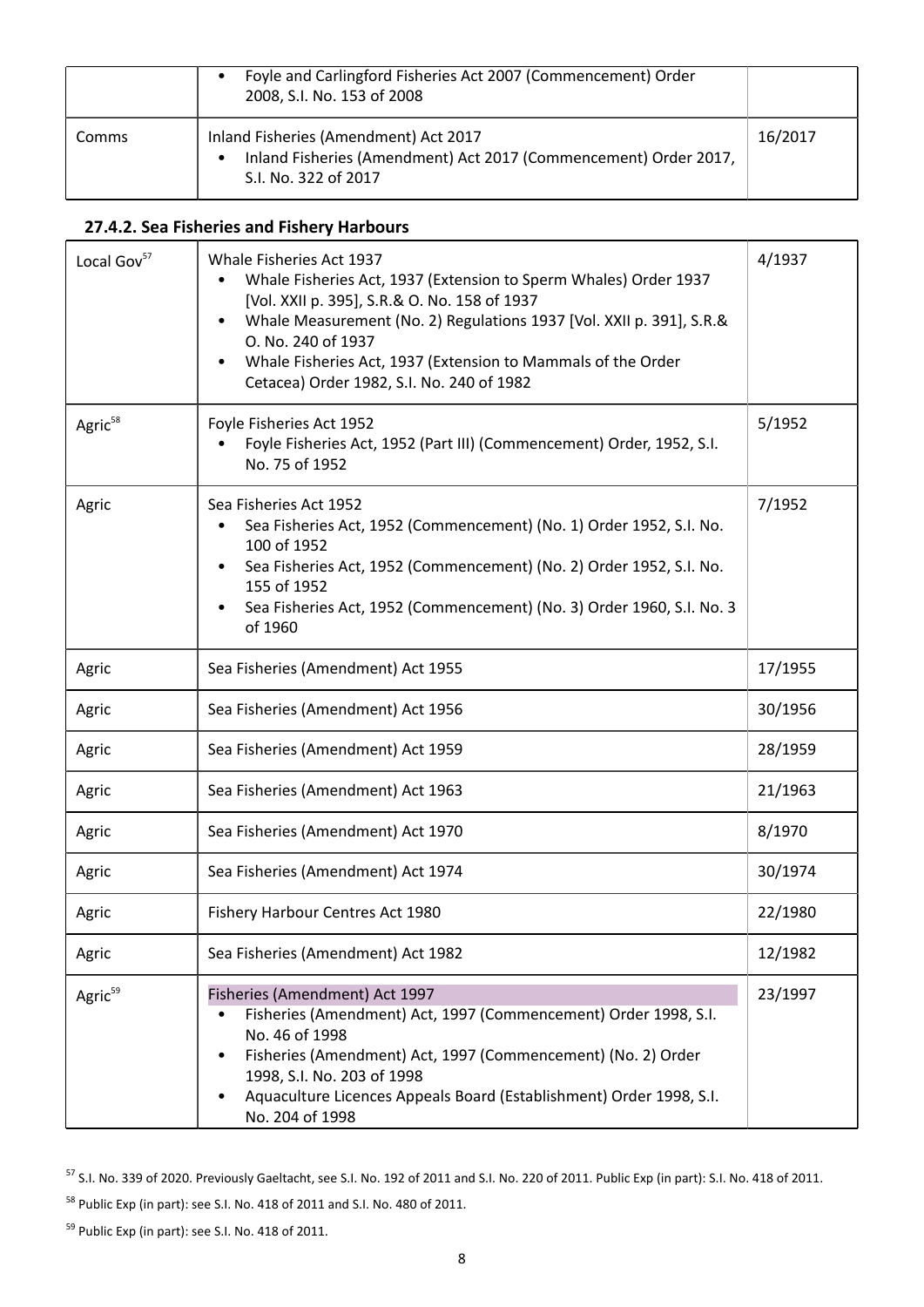|       | Aquaculture (Licence Application) Regulations 1998, S.I. No. 236 of<br>1998<br>Fisheries (Amendment) Act, 1997 (Section 33) Regulations 1998, S.I.<br>No. 269 of 1998<br>Aquaculture (Licence Application and Licence Fees) Regulations 1998,<br>S.I. No. 270 of 1998<br>Aquaculture (Licence Application and Licence Fees) (No. 2) Regulations<br>1998, S.I. No. 324 of 1998<br>Aquaculture Licensing Appeals (Fees) Regulations 1998, S.I. No. 449 of<br>1998<br>Aquaculture (Licence Fees) Regulations 2000, S.I. No. 282 of 2000<br>Aquaculture (Licence Application) (Amendment) Regulations 2010, S.I.<br>No. 280 of 2010<br>Aquaculture (Licence Application) (Amendment) (No. 2) Regulations<br>2010, S.I. No. 369 of 2010<br>Aquaculture (Licence Application) (Amendment) Regulations 2012, S.I.<br>No. 301 of 2012<br>Aquaculture Appeals (Environmental Impact Assessment) Regulations<br>2012, S.I. No. 468 of 2012<br>Aquaculture (Licence Application) (Amendment) Regulations 2016, S.I.<br>No. 464 of 2016<br>Fisheries (Amendment) Act 1997 (Prescribed Organisations For<br>$\bullet$<br>Aquaculture Licences Appeals Board) Regulations 2017, S.I. No. 588 of<br>2017<br>Aquaculture (Licence Application) (Amendment) Regulations 2018, S.I.<br>No. 240 of 2018<br>Aquaculture Appeals (Environmental Impact Assessment)<br>(Amendment) Regulations 2019, S.I. No. 276 of 2019<br>Aquaculture Licensing Appeals (Fees) Regulations 2021, S.I. No. 771 of<br>2021 |         |
|-------|---------------------------------------------------------------------------------------------------------------------------------------------------------------------------------------------------------------------------------------------------------------------------------------------------------------------------------------------------------------------------------------------------------------------------------------------------------------------------------------------------------------------------------------------------------------------------------------------------------------------------------------------------------------------------------------------------------------------------------------------------------------------------------------------------------------------------------------------------------------------------------------------------------------------------------------------------------------------------------------------------------------------------------------------------------------------------------------------------------------------------------------------------------------------------------------------------------------------------------------------------------------------------------------------------------------------------------------------------------------------------------------------------------------------------------------------------------------------------------------|---------|
| Agric | Fisheries and Foreshore (Amendment) Act 1998                                                                                                                                                                                                                                                                                                                                                                                                                                                                                                                                                                                                                                                                                                                                                                                                                                                                                                                                                                                                                                                                                                                                                                                                                                                                                                                                                                                                                                          | 54/1998 |
| Agric | Fisheries (Amendment) Act 2001                                                                                                                                                                                                                                                                                                                                                                                                                                                                                                                                                                                                                                                                                                                                                                                                                                                                                                                                                                                                                                                                                                                                                                                                                                                                                                                                                                                                                                                        | 40/2001 |
| Agric | Fisheries (Amendment) Act 2003<br>Fisheries (Amendment) Act 2003 (Section 23) Order 2004, S.I. No. 46 of<br>2004<br>Sea-Fishing Boat Licensing Appeals (Fees) Regulations 2004, S.I. No.<br>$\bullet$<br>501 of 2004                                                                                                                                                                                                                                                                                                                                                                                                                                                                                                                                                                                                                                                                                                                                                                                                                                                                                                                                                                                                                                                                                                                                                                                                                                                                  | 21/2003 |
| Agric | Sea-Fisheries (Amendment) Act 2019<br>Sea-Fisheries (Amendment) Act 2019 (Commencement) Order 2019,<br>S.I. No. 165 of 2019                                                                                                                                                                                                                                                                                                                                                                                                                                                                                                                                                                                                                                                                                                                                                                                                                                                                                                                                                                                                                                                                                                                                                                                                                                                                                                                                                           | 9/2019  |
| Agric | Sea-Fisheries (Miscellaneous Provisions) Act 2022<br>Sea-Fisheries (Miscellaneous Provisions) Act 2022 (Commencement)<br>Order 2022, S.I. No. 202 of 2022                                                                                                                                                                                                                                                                                                                                                                                                                                                                                                                                                                                                                                                                                                                                                                                                                                                                                                                                                                                                                                                                                                                                                                                                                                                                                                                             | 2/2022  |

### **27.5. Maritime Area Planning including Foreshore<sup>60</sup>**

| 50/2021<br>Maritime Area Planning Act 2021<br>Local Gov |  |
|---------------------------------------------------------|--|
|---------------------------------------------------------|--|

<sup>60</sup> The effect of the Foreshore and Dumping at Sea (Amendment) Act 2009 and the Foreshore (Amendment) Act 2011 is that most foreshore functions were transferred to Department of the Environment. Department of Agriculture, Fisheries and the Marine retains foreshore functions in relation to: (a) designated fishery harbour centres; (b) activities which are wholly or primarily for the use, development or support of aquaculture and (c) activities wholly or primarily for the use, development or support of sea-fishing including the processing and sale of sea-fish and manufacture of products derived from sea-fish.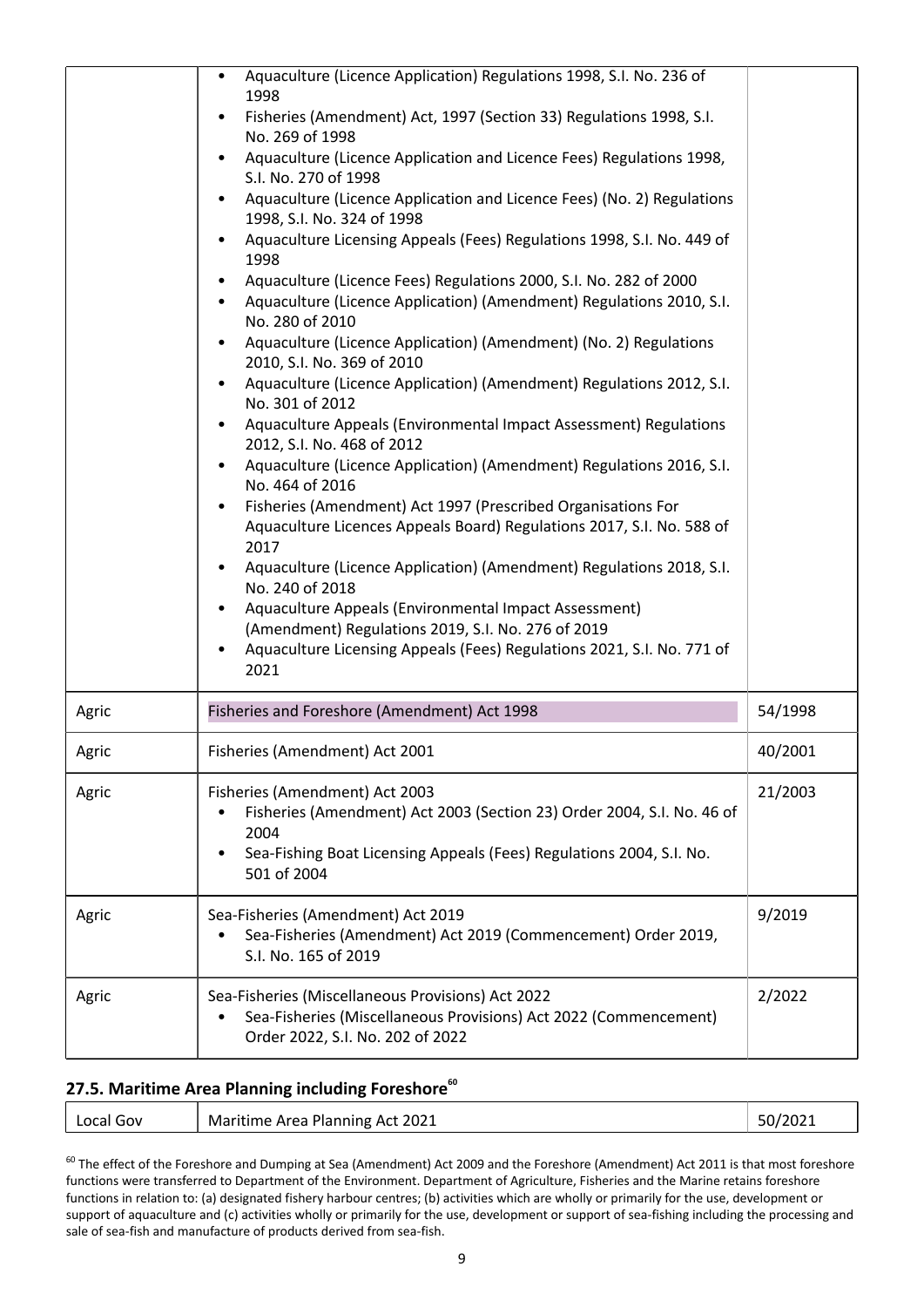|                         | Maritime Area Planning Act 2021 (Commencement of Certain<br>Provisions) Order 2022, S.I. No. 112 of 2022                                                                                                                                                                                                                                                                             |         |
|-------------------------|--------------------------------------------------------------------------------------------------------------------------------------------------------------------------------------------------------------------------------------------------------------------------------------------------------------------------------------------------------------------------------------|---------|
| Local Gov <sup>61</sup> | Foreshore Act 1933<br>Foreshore Act, 1933 Prohibitory Order No. 1 1950, S.I. No. 116 of 1950<br>Foreshore Act, 1933 Prohibitory Order No. 2 1950, S.I. No. 175 of 1950<br>Sea Fisheries, Foreshore and Dumping at Sea (Transfer of<br>Departmental Administration and Ministerial Functions) Order 2007,<br>S.I. No. 707 of 2007<br>Foreshore Regulations 2011, S.I. No. 353 of 2011 | 12/1933 |
| Local Gov               | Foreshore (Amendment) Act 1992                                                                                                                                                                                                                                                                                                                                                       | 17/1992 |
| Local Gov               | Fisheries and Foreshore (Amendment) Act 1998                                                                                                                                                                                                                                                                                                                                         | 54/1998 |
| Local Gov               | Foreshore and Dumping at Sea (Amendment) Act 2009                                                                                                                                                                                                                                                                                                                                    | 39/2009 |
| Local Gov               | Foreshore (Amendment) Act 2011                                                                                                                                                                                                                                                                                                                                                       | 11/2011 |

#### **27.6. Forestry**

| Agric               | Forestry Act 1946 <sup>62</sup><br>Forestry Act, 1946 (Commencement) Order 1949, S.I. No. 66 of 1949<br>Forestry Act, 1946 (Part IV) Regulations 1949, S.I. No. 67 of 1949<br>Forestry Act, 1946 (Appeal Tribunal) Regulations 1949, S.I. No. 214 of<br>1949<br>Forestry Act, 1946 (Part III) (Lay Commissioners) Regulations 1949, S.I.<br>No. 215 of 1949 <sup>63</sup><br>Forestry Act, 1946 (Part III) (Lay Commissioners) Regulations 1959, S.I.<br>No. 60 of 1959 <sup>64</sup><br>Forestry Act, 1946 (Appeal Tribunal) Regulations 1959, S.I. No. 61 of<br>1959<br>Forestry Act, 1946 (Part III) Regulations 1959, S.I. No. 62 of 1959 <sup>65</sup> | 13/1946 |
|---------------------|-------------------------------------------------------------------------------------------------------------------------------------------------------------------------------------------------------------------------------------------------------------------------------------------------------------------------------------------------------------------------------------------------------------------------------------------------------------------------------------------------------------------------------------------------------------------------------------------------------------------------------------------------------------|---------|
| Agric <sup>66</sup> | Forestry Act 1988<br>Forestry Act, 1988 (Coillte Teoranta) (Vesting Day) Order, 1988, S.I. No.<br>367 of 1988<br>Forestry Act 1988 (Section 37) (Coillte Teoranta) Bye-laws 2009, S.I. No.<br>151 of 2009                                                                                                                                                                                                                                                                                                                                                                                                                                                   | 26/1988 |
| Agric               | Forestry (Amendment) Act 2009                                                                                                                                                                                                                                                                                                                                                                                                                                                                                                                                                                                                                               | 40/2009 |
| Agric <sup>67</sup> | Forestry Act 2014 <sup>68</sup><br>Forestry Act 2014 (Commencement) Order 2017, S.I. No. 189 of 2017                                                                                                                                                                                                                                                                                                                                                                                                                                                                                                                                                        | 31/2014 |

<sup>61</sup> Public Exp (in part): see S.I. No. 418 of 2011.

 $62$  Repealed by Forestry Act 2014 (31/2014), repeal not commenced.

 $<sup>63</sup>$  Part III (ss. 12-34) of the Forestry Act 1946 was repealed by Wildlife (Amendment) Act 2000 (38/2000) ss. 2, 5(a), commenced by S.I.</sup> No. 371 of 2001. The enabling provision for the regulations, s. 5, remains in force but their subject matter is repealed. This SI is probably obsolete.

 $64$  Ihid.

 $65$  Ibid.

<sup>66</sup> Public Exp (in part): see S.I. No. 418 of 2011.

 $67$  Functions under s. 5(1)(p), (2) transferred from Environment, Community and Local Government to Communications, Energy and Natural Resources by S.I. No. 393 of 2016. See S.I. Nos. 394 and 421 for changed names of Departments.

<sup>68</sup> Repeals Forestry Act 1946 (13/1946), when commenced. Subject to commencement, it also appears to cause Forestry Act 1956 (6/1956) to cease to have effect, as the 1956 Act's provisions amended or were dependent on actions taken under the 1946 Act.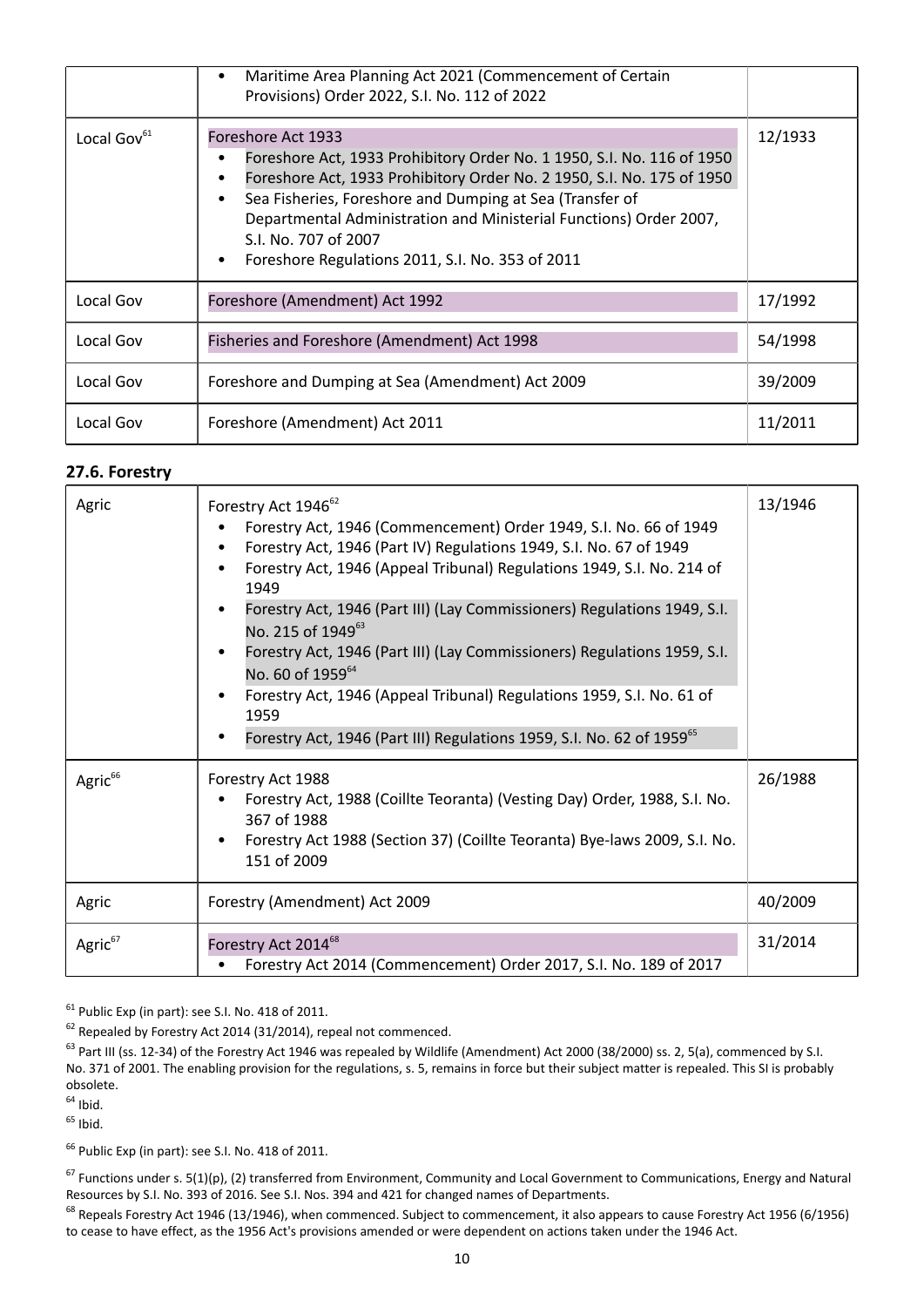|       | Forestry Regulations 2017, S.I. No. 191 of 2017 <sup>69</sup><br>Forestry (Amendment) Regulations 2017, S.I. No. 498 of 2017<br>Forestry (Amendment) (No. 2) Regulations 2020, S.I. No. 39 of 2020<br>Forestry (Amendment) Regulations 2020, S.I. No. 31 of 2020<br>Forestry (Licence Application and Submission Fees) Regulations 2020,<br>S.I. No. 417 of 2020<br>Forestry (Amendment) (No. 3) Regulations 2020, S.I. No. 416 of 2020 |         |
|-------|-----------------------------------------------------------------------------------------------------------------------------------------------------------------------------------------------------------------------------------------------------------------------------------------------------------------------------------------------------------------------------------------------------------------------------------------|---------|
| Agric | Forestry (Miscellaneous Provisions) Act 2020 -<br>Forestry (Miscellaneous Provisions) Act 2020 (Commencement) Order<br>2020, S.I. No. 412 of 2020                                                                                                                                                                                                                                                                                       | 15/2020 |
| Agric | Animal Health and Welfare and Forestry (Miscellaneous Provisions) Act 2021                                                                                                                                                                                                                                                                                                                                                              | 4/2022  |

#### **27.7. Marine Institute**

| Agric <sup>70</sup> | Marine Institute Act 1991                                               | 2/1991 |
|---------------------|-------------------------------------------------------------------------|--------|
|                     | Marine Institute Act, 1991 (Establishment Day) Order 1992, S.I. No. 316 |        |
|                     | of 1992                                                                 |        |

## **27.8. Minerals Development, Including Smelting**

| Comms <sup>71</sup> | Minerals Development Act 1940 <sup>72</sup><br>Minerals Development Regulations 1979, S.I. No. 340 of 1979<br>Minerals Development (Amendment) Regulations 1994, S.I. No. 319 of<br>1994                    | 31/1940 |
|---------------------|-------------------------------------------------------------------------------------------------------------------------------------------------------------------------------------------------------------|---------|
| Comms $^{73}$       | Minerals Exploration and Development Company Act 1941 <sup>74</sup><br>Minerals Exploration and Development (Application for Compensation)<br>Regulations 1941 [Vol. XXXI p. 497], S.R.& O. No. 397 of 1941 | 13/1941 |
| Comms $75$          | Minerals Company Act 1945 <sup>76</sup>                                                                                                                                                                     | 7/1945  |
| Comms               | Minerals Company Act 1947 <sup>77</sup>                                                                                                                                                                     | 35/1947 |
| Comms               | Minerals Company (Amendment) Act 1950 <sup>78</sup>                                                                                                                                                         | 5/1950  |
| Comms               | Petroleum and Other Minerals Development Act 1960                                                                                                                                                           | 7/1960  |
| Enterprise          | Smelting Act 1968                                                                                                                                                                                           | 5/1968  |
| Comms               | Bula Limited (Acquisition of Shares) Act 1977                                                                                                                                                               | 4/1977  |

<sup>69</sup> Local Gov (in part): see S.I. No. 302 of 2021.

 $70$  Public Exp (in part): see S.I. No. 418 of 2011.

- $71$  Public Exp (in part): see S.I. No. 418 of 2011.
- $72$  Repealed by Minerals Development Act 2017 (23/2017), s. 238(1)(a), subject to commencement order.
- $<sup>73</sup>$  Public Exp (in part): see S.I. No. 418 of 2011.</sup>
- <sup>74</sup> Repealed by Minerals Development Act 2017 (23/2017), s. 238(1)(e)(i), subject to commencement order.

<sup>75</sup> Public Exp (in part): see S.I. No. 418 of 2011.

- <sup>76</sup> Repealed by Minerals Development Act 2017 (23/2017), s. 238(1)(e)(ii), subject to commencement order.
- <sup>77</sup> Repealed by Minerals Development Act 2017 (23/2017), s. 238(1)(e)(iii), subject to commencement order.
- <sup>78</sup> Repealed by Minerals Development Act 2017 (23/2017), s. 238(1)(e)(iv), subject to commencement order.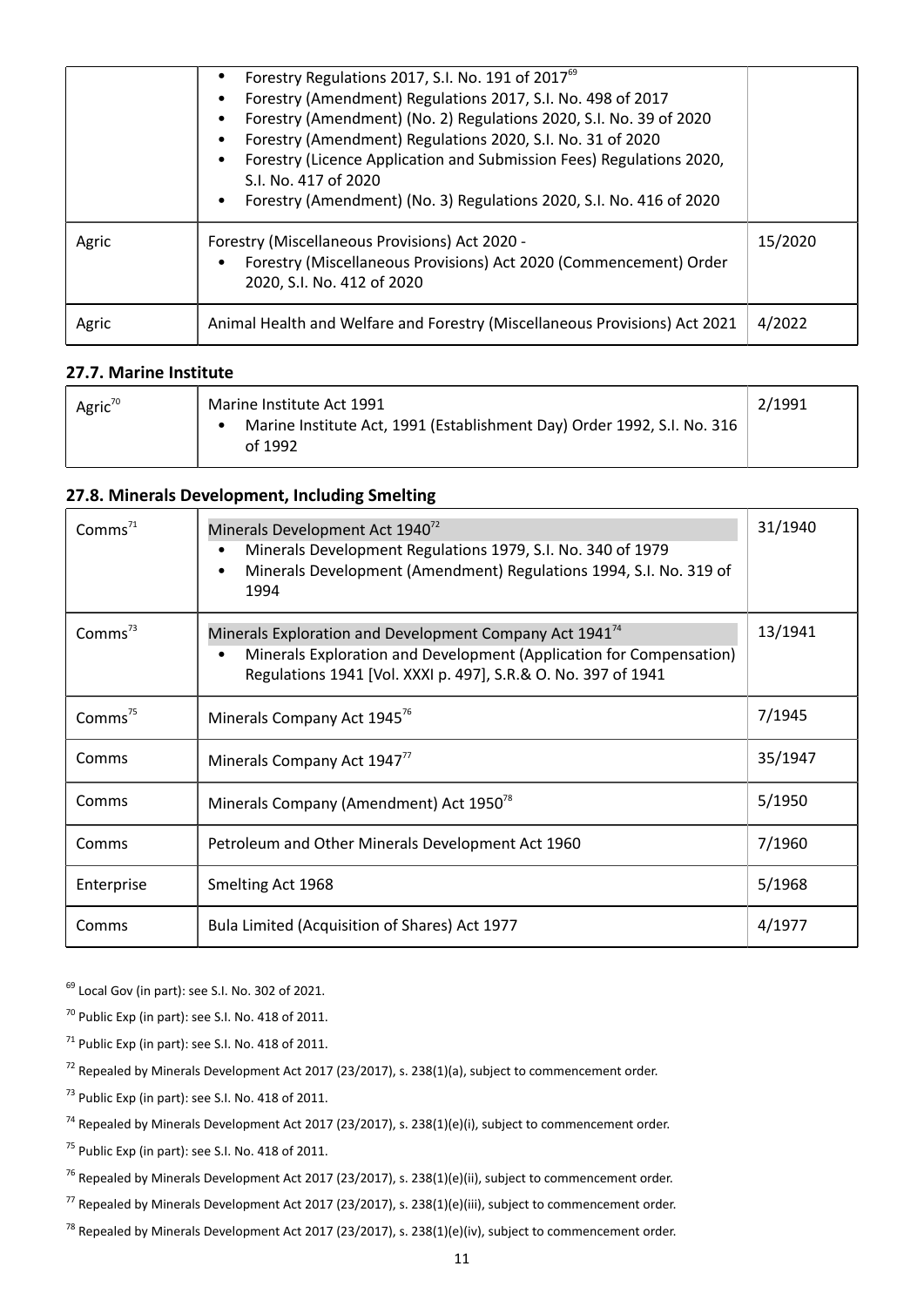| Comms <sup>79</sup> | Minerals Development Act 1979<br>Minerals Development Regulations 1979, S.I. No. 340 of 1979                                                                         | 12/1979 |
|---------------------|----------------------------------------------------------------------------------------------------------------------------------------------------------------------|---------|
| Comms <sup>80</sup> | Minerals Development Act 1995 <sup>81</sup><br>Minerals Development (Application Fees For Certain State Mining<br>Facilities) Regulations 1996, S.I. No. 259 of 1996 | 15/1995 |
| Comms               | Minerals Development Act 1999 <sup>82</sup>                                                                                                                          | 21/1999 |
| Comms               | Petroleum and Other Minerals Development (Prohibition of Onshore<br>Hydraulic Fracturing) Act 2017                                                                   | 15/2017 |
| Comms               | Minerals Development Act 2017                                                                                                                                        | 23/2017 |

### **27.9. Rivers**

## **27.9.1. Arterial Drainage**

| Finance                  | Drainage Maintenance Act 1924                                                                                                                                | 46/1924 |
|--------------------------|--------------------------------------------------------------------------------------------------------------------------------------------------------------|---------|
| Finance <sup>83</sup>    | Arterial Drainage Act 1925                                                                                                                                   | 33/1925 |
| Public Exp <sup>84</sup> | River Owenmore Drainage Act 1926                                                                                                                             | 3/1926  |
| Finance <sup>85</sup>    | Barrow Drainage Act 1927                                                                                                                                     | 26/1927 |
| Finance                  | Barrow Drainage Act 1933                                                                                                                                     | 30/1933 |
| Finance                  | Arterial Drainage (Minor Schemes) Act 1928                                                                                                                   | 23/1928 |
| Finance                  | Arterial Drainage (Amendment) Act 1929                                                                                                                       | 18/1929 |
| Finance <sup>86</sup>    | District of Fergus Drainage Act 1943                                                                                                                         | 13/1943 |
| Public Exp <sup>87</sup> | Arterial Drainage Act 1945                                                                                                                                   | 3/1945  |
| Comms                    | Erne Drainage and Development Act 1950 <sup>88</sup><br>Lough and River Erne Drainage and Navigation Board (Dissolution)<br>Order 1950, S.I. No. 172 of 1950 | 15/1950 |
| Finance <sup>89</sup>    | Arterial Drainage (Amendment) Act 1995                                                                                                                       | 14/1995 |

 $79$  Public Exp (in part): see S.I. No. 418 of 2011.

<sup>80</sup> Public Exp (in part): see S.I. No. 418 of 2011.

 $^{81}$  Repealed by Minerals Development Act 2017 (23/2017), s. 238(1)(c), subject to commencement order. On repeal S.I. No. 259 of 1996 will become obsolete and should be revoked.

 $82$  Repealed by Minerals Development Act 2017 (23/2017), s. 238(1)(d), subject to commencement order.

83 Public Exp (in part): see S.I. No. 418 of 2011.

<sup>84</sup> See S.I. No. 418 of 2011.

<sup>85</sup> Functions under s. 16(3) transferred to Minister for Local Government (now Environment) by S.R.& O. No. 41 of 1947.

<sup>86</sup> Public Exp (in part): see S.I. No. 418 of 2011.

87 Previously Finance: see S.I. No. 418 of 2011. 88 Note Waterways Ireland role.

89 Public Exp (in part): see S.I. No. 418 of 2011.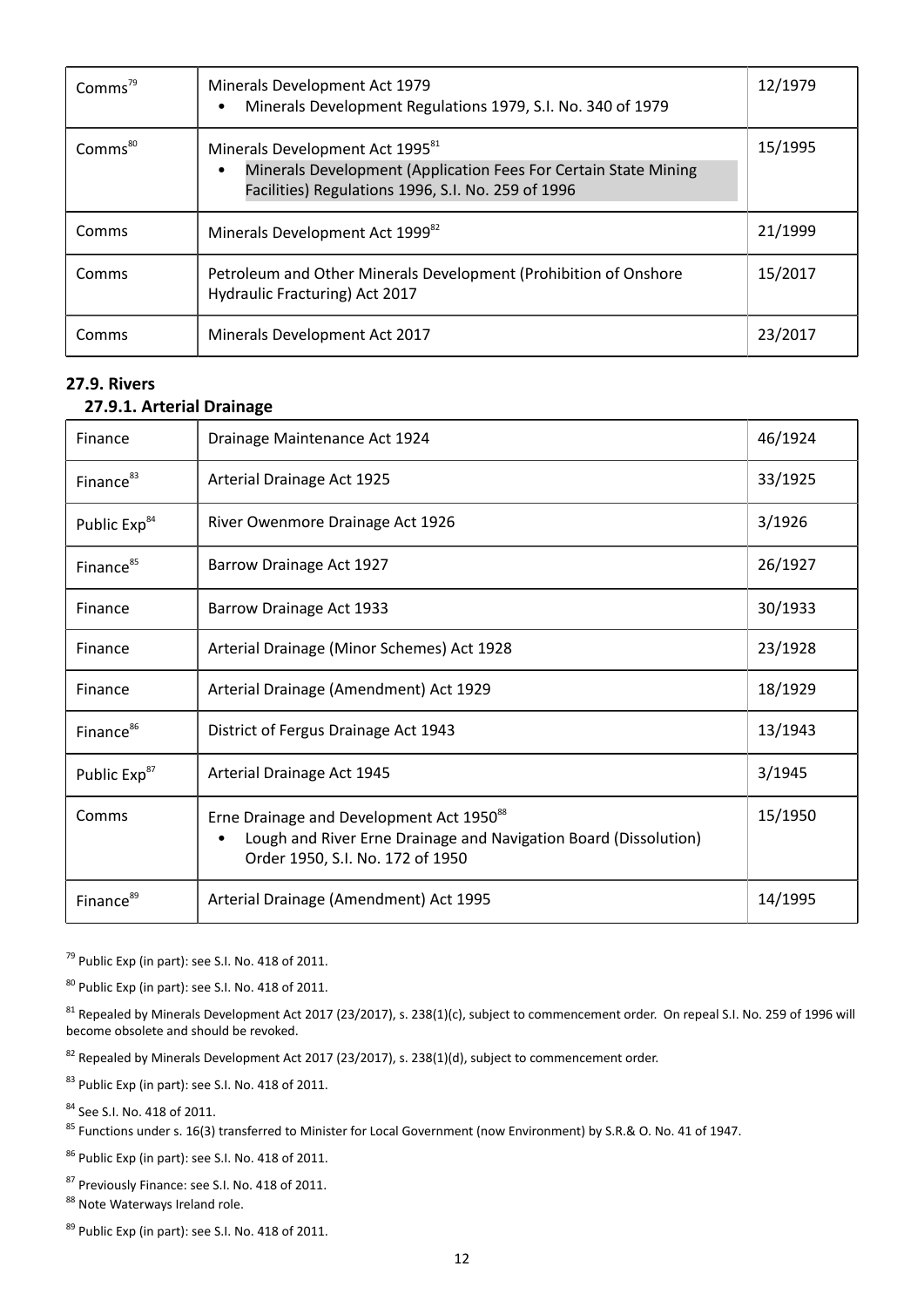#### **27.9.2. Inland Navigation**

| Local Gov <sup>90</sup> | Canals Act 1986<br>River Shannon Navigation (Maximum Charges) Order, S.I. No. 161 of<br>1953 <sup>91</sup><br>Royal Canal (Longford) (Abandonment) Warrant, S.I. No. 172 of 1954 <sup>92</sup><br>$\bullet$<br>Grand Canal (Blackwood Branch) (Abandonment) Warrant, S.I. No. 107<br>of 1955 <sup>93</sup><br>Royal Canal (Longford) (Cesser of Maintenance) Warrant, S.I. No. 264<br>of 1956 <sup>94</sup><br>Abandonment Order for Part of the Athlone Canal, S.I. No. 228 of<br>1982 <sup>95</sup><br>Canals Act, 1986 (Vesting Day) Order, S.I. No. 207 of 1986<br>Canals Act 1986 (Bye-Laws) 1988, S.I. No. 247 of 1988                                                                                            | 3/1986  |
|-------------------------|-------------------------------------------------------------------------------------------------------------------------------------------------------------------------------------------------------------------------------------------------------------------------------------------------------------------------------------------------------------------------------------------------------------------------------------------------------------------------------------------------------------------------------------------------------------------------------------------------------------------------------------------------------------------------------------------------------------------------|---------|
| Transport               | Lough Corrib Navigation Act 1945<br>Lough Corrib Navigation Act, 1945 (Appointed Day) Order 1946, S.R.&<br>O. No. 30 of 1946<br>Lough Corrib Navigation Act, 1945 (Section 13) Order 1949, S.I. No. 31<br>$\bullet$<br>of 1949<br>Lough Corrib Navigation Act, 1945 (Section 13) Order 1958, S.I. No. 232<br>$\bullet$<br>of 1958<br>Lough Corrib Navigation Act, 1945 (Section 13) Order 1963, S.I. No. 6 of<br>1963<br>Lough Corrib Navigation Act 1945 (Section 13) Order 1990, S.I. No. 154<br>of 1990                                                                                                                                                                                                              | 37/1945 |
| Local Gov <sup>96</sup> | Shannon Navigation Act 1990<br>Shannon Navigation Act 1990 (Vesting Day) Order 1990, S.I. No. 209 of<br>$\bullet$<br>1990<br>Shannon Navigation Act 1990 (Ballinamore and Ballyconnell<br>$\bullet$<br>Navigation) (Delegation of Functions) Order 1990, S.I. No. 219 of 1990 <sup>97</sup><br>Shannon Navigation Act 1990 (Forms) Regulations 1990, S.I. No. 296 of<br>$\bullet$<br>1990<br>Shannon Navigation (Construction of Vessels) Bye-Laws 1992, S.I. No.<br>79 of 1992<br>Shannon Navigation Bye-Laws 1992, S.I. No. 80 of 1992<br>$\bullet$<br>Shannon Navigation Act 1990 (Ballinamore and Ballyconnell<br>$\bullet$<br>Navigation) (Delegation of Functions) Order 1993, S.I. No. 207 of 1993 <sup>98</sup> | 20/1990 |

<sup>90</sup> See S.I. No. 340 of 2020. Previously Gaeltacht: see S.I. No. 195 of 2011 and S.I. No. 220 of 2011.

 $91$  The enabling provision (Transport Act 1944, s. 99) was repealed by Canals Act 1986 (3/1986), s. 18 and sch. 3. There is a possibility that this SI has been continued by Canals Act 1986, s. 2(3)(c), which reads: Every other document granted or made by the Board in relation to the canal undertaking which is in force immediately before the vesting day shall continue in force on and after the vesting day as if it had been granted or made by the Commissioners and shall be construed and have effect and be enforceable by or against the Commissioners accordingly. However, the SI is probably obsolete and could be revoked.

 $92$  The enabling provision (Railway and Canal Traffic Act 1888, s. 45) was repealed by Canals Act 1986 (3/1986), s. 18 and sch. 3. There is a possibility that this SI has been continued by Canals Act 1986, s. 2(3)(c), see footnote above. However, the SI is probably obsolete and could be revoked.

 $93$  Ibid.

 $94$  Ibid.

<sup>95</sup> There is a possibility that this SI has been continued by s. 2(3)(c) of the Canals Act 1986 (3/1986), s. 2(3)(c) which reads: Every other document granted or made by the Board in relation to the canal undertaking which is in force immediately before the vesting day shall continue in force on and after the vesting day as if it had been granted or made by the Commissioners and shall be construed and have effect and be enforceable by or against the Commissioners accordingly. However, the purpose of the SI has presumably been achieved by now, over 30 years later, and the SI could be revoked.

<sup>96</sup> See S.I. No. 340 of 2020. Previously Gaeltacht: see S.I. No. 195 of 2011 and S.I. No. 220 of 2011.

<sup>97</sup> Spent on expiry, this SI should be revoked.

 $98$  Ibid.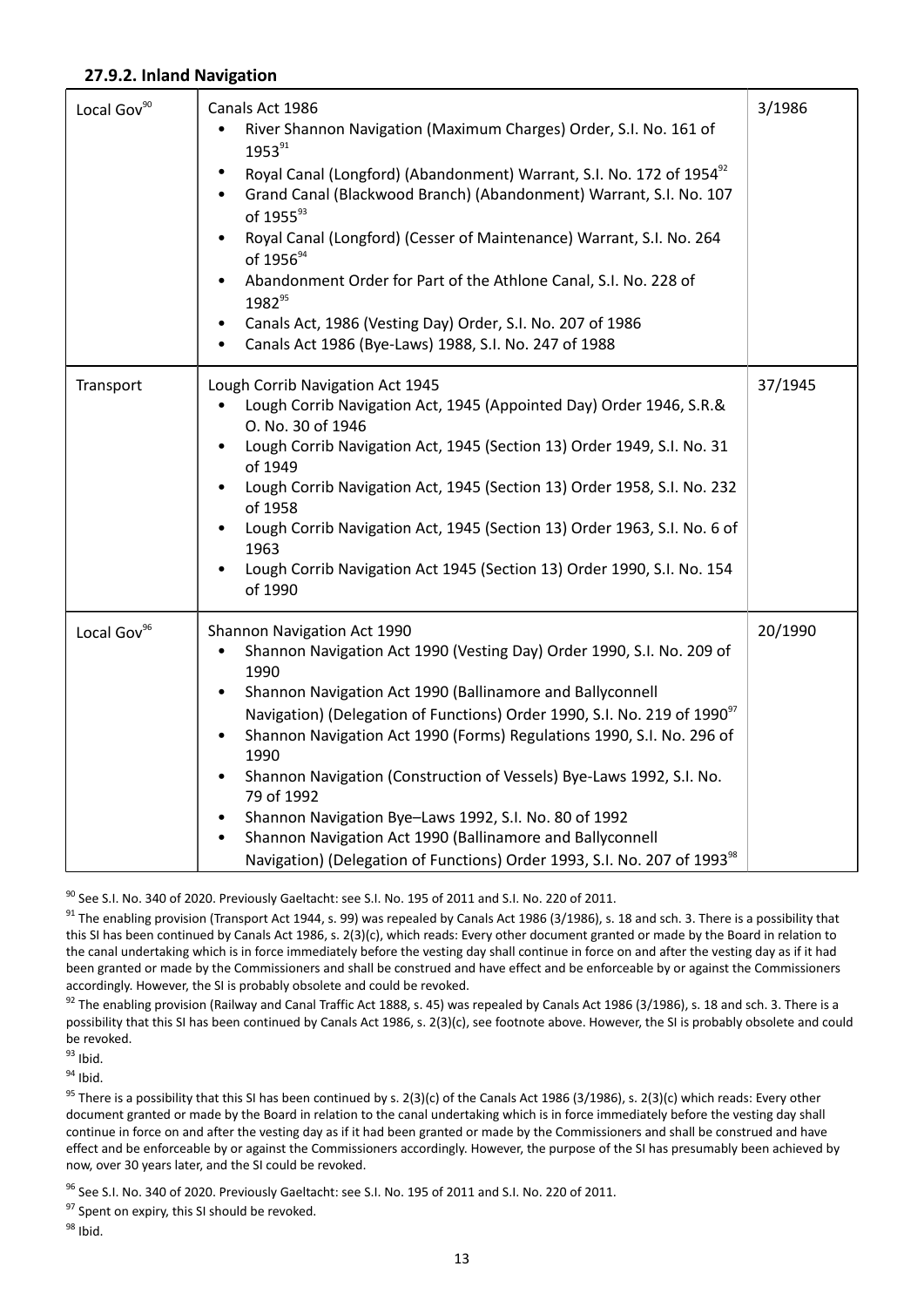|           | Shannon Navigation (Amendment) Bye-Laws 1994, S.I. No. 66 of 1994<br>Shannon Navigation (Construction of Vessels) (Amendment) Bye-Laws<br>1994, S.I. No. 421 of 1994                                                                                                                                                                                                                                           |                      |
|-----------|----------------------------------------------------------------------------------------------------------------------------------------------------------------------------------------------------------------------------------------------------------------------------------------------------------------------------------------------------------------------------------------------------------------|----------------------|
| Gaeltacht | Shannon Navigation Act 1839<br>Saleen Pier (Quayage and Wharfage Rates) Order 1962, S.I. No. 156 of<br>1962<br>Shannon Navigation (Extension of Limits of Navigation) Bye-Laws 1991,<br>S.I. No. 127 of 1991<br>Shannon Navigation (Extension of Limits of Navigation) Bye-Laws 1994,<br>S.I. No. 314 of 1994<br>Shannon Navigation (Extension of Limits of Navigation) Bye-Laws 1998,<br>S.I. No. 175 of 1998 | 2 & 3 Vict.,<br>c.61 |
| Gaeltacht | Heritage Act 2018                                                                                                                                                                                                                                                                                                                                                                                              | 15/2018              |

## **27.10. Water Services**

## **27.10.1. General**

| Local Gov | Water Services Act 2007<br>Water Services Act 2007 (Commencement) Order 2007, S.I. No. 846 of<br>2007<br>National Rural Water Services Committee (Establishment Day) Order<br>$\bullet$<br>2008, S.I. No. 522 of 2008<br>Water Conservation Regulations 2008, S.I. No. 527 of 2008<br>Water Services Act 2007 (Commencement) Order 2008, S.I. No. 528 of<br>2008<br>Water Services Act 2007 (Commencement) Order 2009, S.I. No. 139 of<br>2009<br>Water Services Act 2007 (Waste Water Complaint Notice Form)<br>Regulations 2009, S.I. No. 141 of 2009<br>Domestic Waste Water Treatment Systems (Registration) Regulations<br>2012, S.I. No. 220 of 2012<br>Water Services Acts 2007 and 2012 (Domestic Waste Water Treatment<br>Systems) Regulations 2012, S.I. No. 223 of 2012<br>Water Services Act 2007 (Registration and Inspections) Regulations<br>2012, S.I. No. 384 of 2012<br>Domestic Waste Water Treatment Systems (Registration) (Amendment)<br>$\bullet$<br>Regulations 2013, S.I. No. 180 of 2013<br>Water Services Act 2007 (Re-inspection) Regulations 2013, S.I. No. 189<br>of 2013<br>Water Services Act 2007 (Appointment of Inspectors) Regulations<br>2013, S.I. No. 190 of 2013<br>Domestic Waste Water Treatment Systems (Financial Assistance)<br>$\bullet$<br>Regulations 2013, S.I. No. 222 of 2013<br>Water Services Act 2007 (Threshold Amount and Allowance Amount)<br>Order 2017, S.I. No. 597 of 2017 | 30/2007 |
|-----------|-----------------------------------------------------------------------------------------------------------------------------------------------------------------------------------------------------------------------------------------------------------------------------------------------------------------------------------------------------------------------------------------------------------------------------------------------------------------------------------------------------------------------------------------------------------------------------------------------------------------------------------------------------------------------------------------------------------------------------------------------------------------------------------------------------------------------------------------------------------------------------------------------------------------------------------------------------------------------------------------------------------------------------------------------------------------------------------------------------------------------------------------------------------------------------------------------------------------------------------------------------------------------------------------------------------------------------------------------------------------------------------------------------------------------------------------|---------|
| Local Gov | Water Services (Amendment) Act 2012<br>Water Services (Amendment) Act 2012 (Commencement) Order 2012,<br>S.I. No. 219 of 2012                                                                                                                                                                                                                                                                                                                                                                                                                                                                                                                                                                                                                                                                                                                                                                                                                                                                                                                                                                                                                                                                                                                                                                                                                                                                                                           | 2/2012  |
| Local Gov | <b>Water Services Act 2013</b><br>Water Services Act 2013 (Commencement) Order 2013, S.I. No. 108 of<br>$\bullet$<br>2013<br>Water Services Act 2013 (Prescribed Persons) Order 2013, S.I. No. 269<br>of 2013                                                                                                                                                                                                                                                                                                                                                                                                                                                                                                                                                                                                                                                                                                                                                                                                                                                                                                                                                                                                                                                                                                                                                                                                                           | 6/2013  |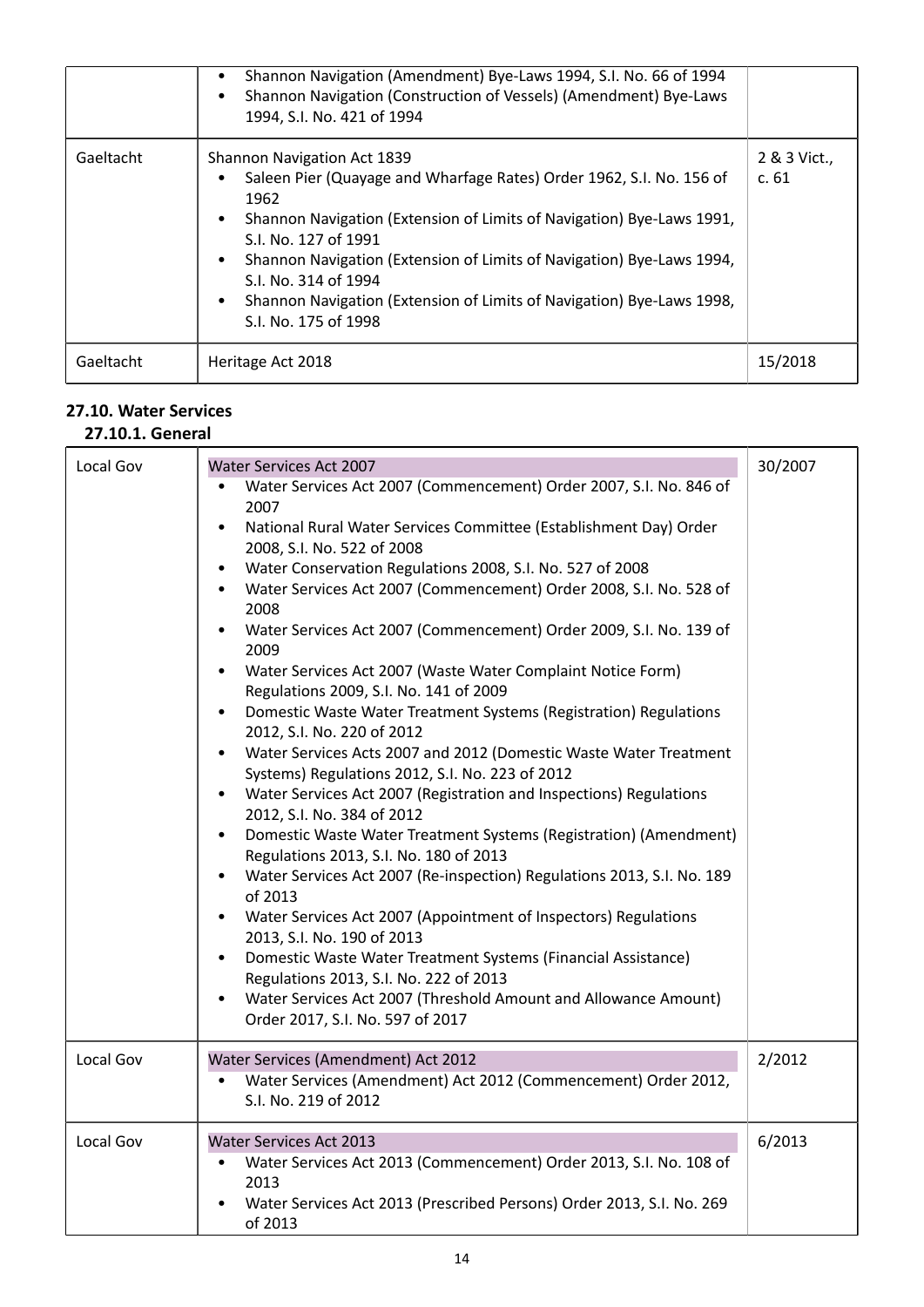|           | Water Services Act 2013 (Prescribed Persons) Order 2015, S.I. No. 84 of<br>٠                                       |         |
|-----------|--------------------------------------------------------------------------------------------------------------------|---------|
|           | 2015                                                                                                               |         |
|           |                                                                                                                    |         |
| Local Gov | Water Services (No. 2) Act 2013 <sup>99</sup>                                                                      | 50/2013 |
|           | Water Services (No. 2) Act 2013 (Commencement) Order 2013, S.I. No.<br>575 of 2013                                 |         |
|           | Water Services (No. 2) Act 2013 (Transfer Day) Order 2013, S.I. No. 576                                            |         |
|           | of 2013                                                                                                            |         |
|           | Water Services (No. 2) Act 2013 (Commencement) Order 2014, S.I. No.<br>76 of 2014                                  |         |
|           | Water Services (No. 2) Act 2013 (Transfer of Other Liabilities) Order<br>2014, S.I. No. 96 of 2014                 |         |
|           | Water Services Act (No. 2) 2013 (Transfer of Other Liabilities) Order                                              |         |
|           | (No. 2) 2014, S.I. No. 188 of 2014                                                                                 |         |
|           | Water Services (No. 2) Act 2013 (Commencement) (No. 2) Order 2014,<br>$\bullet$<br>S.I. No. 422 of 2014            |         |
|           | Water Services (No. 2) Act 2013 (Sections 4(2) and 35) Commencement                                                |         |
|           | Order 2014, S.I. No. 548 of 2014                                                                                   |         |
|           | Water Services (No. 2) Act 2013 (Property Vesting Day) Order 2015, S.I.<br>No. 13 of 2015                          |         |
|           | Water Services (No. 2) Act 2013 (Property Vesting Day) (No. 2) Order                                               |         |
|           | 2015, S.I. No. 111 of 2015                                                                                         |         |
|           | Water Services (No. 2) Act 2013 (Property Vesting Day) (No. 3) Order<br>2015, S.I. No. 112 of 2015                 |         |
|           | Water Services (No. 2) Act 2013 (Property Vesting Day) (No. 4) Order<br>$\bullet$                                  |         |
|           | 2015, S.I. No. 146 of 2015                                                                                         |         |
|           | Water Services (No. 2) Act 2013 (Property Vesting Day) (No. 5) Order<br>2015, S.I. No. 181 of 2015                 |         |
|           | Water Services (No. 2) Act 2013 (Property Vesting Day) (No. 6) Order                                               |         |
|           | 2015, S.I. No. 319 of 2015                                                                                         |         |
|           | Water Services (No. 2) Act 2013 (Property Vesting Day) (No. 7) Order                                               |         |
|           | 2015, S.I. No. 461 of 2015                                                                                         |         |
|           | Water Services (No. 2) Act 2013 (Other Licences, Authorisations and<br>Permits) Order 2015, S.I. No. 462 of 2015   |         |
|           | Water Services (No. 2) Act 2013 (Property Vesting Day) (No. 8) Order                                               |         |
|           | 2015, S.I. No. 509 of 2015                                                                                         |         |
|           | Water Services (No. 2) Act 2013 (Property Vesting Day) (No. 9) Order                                               |         |
|           | 2015, S.I. No. 632 of 2015                                                                                         |         |
|           | Water Services (No. 2) Act 2013 (Commencement) Order 2016, S.I. No.<br>41 of 2016                                  |         |
|           | Water Services (No. 2) Act 2013 (Property Vesting Day) Order 2016, S.I.<br>No. 335 of 2016                         |         |
|           | Water Services (No. 2) Act 2013 (Property Vesting Day) (No. 10) Order                                              |         |
|           | 2017, S.I. No. 329 of 2017                                                                                         |         |
|           | Water Services (No. 2) Act 2013 (Property Vesting Day) (No. 2) Order                                               |         |
|           | 2017, S.I. No. 607 of 2017<br>Water Services (No. 2) Act 2013 (Property Vesting Day) Order 2018, S.I.<br>$\bullet$ |         |
|           | No. 297 of 2018                                                                                                    |         |
|           | Water Services (No. 2) Act 2013 (Property Vesting Day) (No.2) Order                                                |         |
|           | 2018, S.I. No. 573 of 2018                                                                                         |         |
|           | Water Services (No. 2) Act 2019 (Property Vesting Day) Order 2019, S.I.<br>No. 680 of 2019                         |         |
|           | Water Services (No. 2) Act 2013 (Property Vesting Day) Order 2020, S.I.                                            |         |
|           | No. 166 of 2020                                                                                                    |         |
|           | Water Services (No. 2) Act 2013 (Property Vesting Day) (No.3) Order                                                |         |
|           | 2020, S.I. No. 681 of 2020                                                                                         |         |

99 Repealed Local Government (Delimitation of Water Supply Disconnection Powers) Act 1995 (18/1995).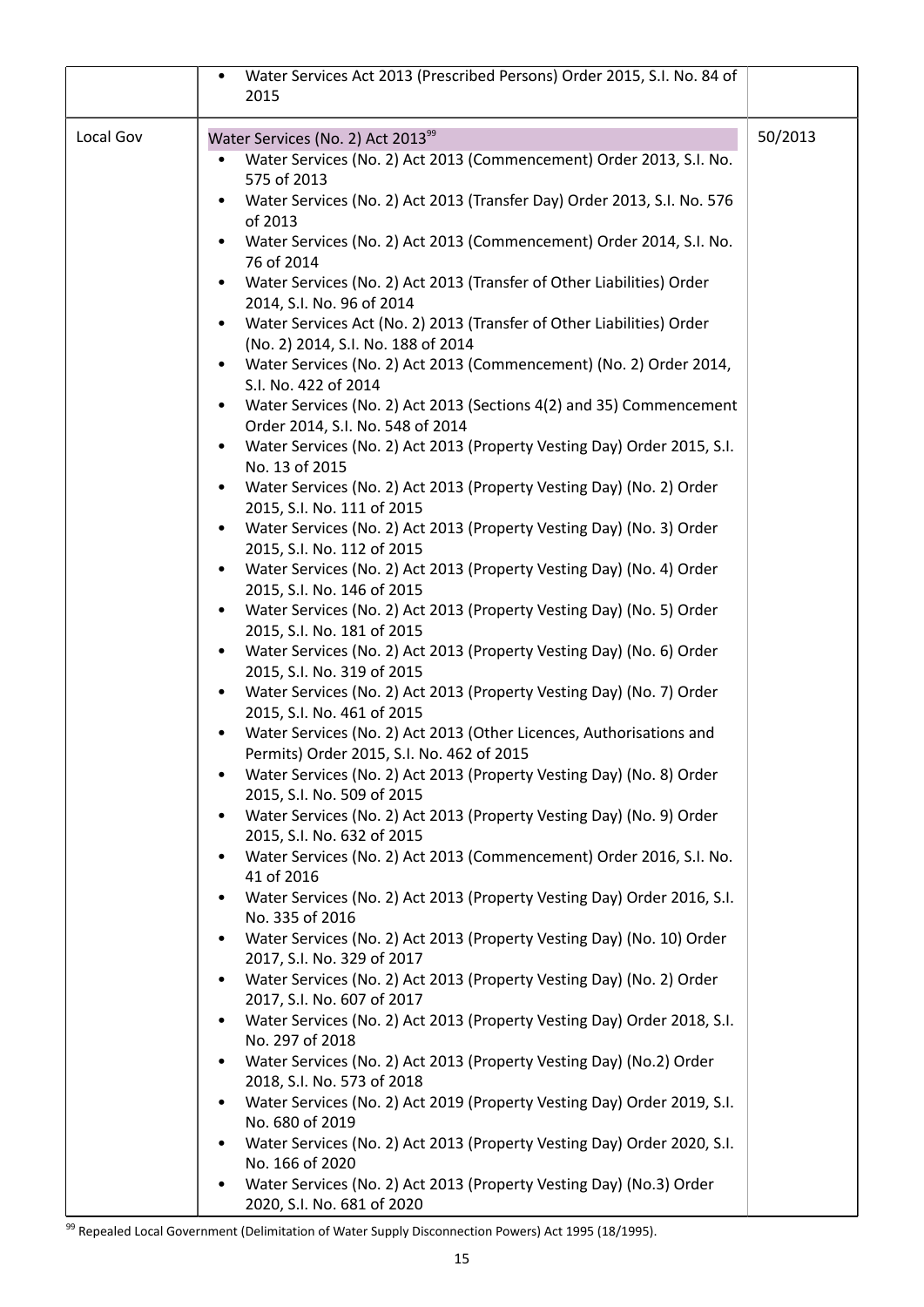|           | Water Services (No. 2) Act 2013 (Property Vesting Day) (No.2) Order<br>$\bullet$<br>2020, S.I. No. 384 of 2020<br>Water Services (No. 2) Act 2013 (Property Vesting Day) Order 2021, S.I.<br>No. 319 of 2021<br>Water Services (No. 2) Act 2013 (Property Vesting Day) (No. 3) Order<br>$\bullet$<br>2021, S.I. No. 721 of 2021<br>Water Services (No. 2) Act 2013 (Property Vesting Day) Order 2022, S.I.<br>$\bullet$<br>No. 300 of 2022                                                                                                                                                                                                                                           |         |
|-----------|--------------------------------------------------------------------------------------------------------------------------------------------------------------------------------------------------------------------------------------------------------------------------------------------------------------------------------------------------------------------------------------------------------------------------------------------------------------------------------------------------------------------------------------------------------------------------------------------------------------------------------------------------------------------------------------|---------|
| Local Gov | Water Services Act 2014<br>Water Services Act 2014 (Irish Water Customer Registration) Order<br>٠<br>2015, S.I. No. 34 of 2015<br>Water Services Act 2014 (Water Conservation Grant) Regulations 2015,<br>S.I. No. 275 of 2015<br>Water Services Act 2014 (Water Conservation Grant) (Amendment)<br>$\bullet$<br>Regulations 2015, S.I. No. 434 of 2015<br>Irish Water (Previous Service) Superannuation Scheme 2016, S.I. No.<br>$\bullet$<br>57 of 2016<br>Water Services Act 2014 (Extension of Suspension of Domestic Water<br>Charges) Order 2017, S.I. No. 118 of 2017<br>Water Services Act 2014 (Section 11) (Commencement) Order 2017,<br>$\bullet$<br>S.I. No. 611 of 2017 | 44/2014 |
| Local Gov | Water Services (Amendment) Act 2016                                                                                                                                                                                                                                                                                                                                                                                                                                                                                                                                                                                                                                                  | 7/2016  |
| Comms     | Liffey Reservoir Act 1936                                                                                                                                                                                                                                                                                                                                                                                                                                                                                                                                                                                                                                                            | 54/1936 |
| Local Gov | Water Supplies Act 1942<br>Water Supplies (Application For Provisional Order) Regulations, 2000,<br>S.I. No. 456 of 2000                                                                                                                                                                                                                                                                                                                                                                                                                                                                                                                                                             | 1/1942  |
| Local Gov | Water Services Act 2017<br>Water Services Act 2017 (Commencement) Order 2017, S.I. No. 511 of<br>$\bullet$<br>2017<br>Water Services Act 2017 (Part 7) (Establishment Day) Order 2018, S.I.<br>No. 194 of 2018<br>Water Services Act 2017 (Part 5) (Establishment Day) Order 2018, S.I.<br>No. 193 of 2018<br>Water Services Act 2017 (Commencement) Order 2019, S.I. No. 510 of<br>2019<br>Water Services Act 2017 (Membership of Water Forum) Regulations<br>2020, S.I. No. 526 of 2020<br>Water Services Act 2017 (Commencement) Order 2022, S.I. No. 22 of<br>٠<br>2022                                                                                                          | 29/2017 |

## **27.10.2. Flouridation of Water Supplies**

| Health | Health (Fluoridation of Water Supplies) Act 1960                     | 46/1960 |
|--------|----------------------------------------------------------------------|---------|
|        | Fluoridation of Water Supplies Regulations 2007, S.I. No. 42 of 2007 |         |

## **27.11. ECA Section 3 Statutory Instruments**

| Foreign | European Communities Act 1972                                                      | 27/1972 |
|---------|------------------------------------------------------------------------------------|---------|
|         | European Communities (Sea Fisheries) Regulations 1973, S.I. No. 1 of               |         |
|         | 1973                                                                               |         |
|         | European Communities (Marketing of Fish) Regulations 1977, S.I. No.<br>114 of 1977 |         |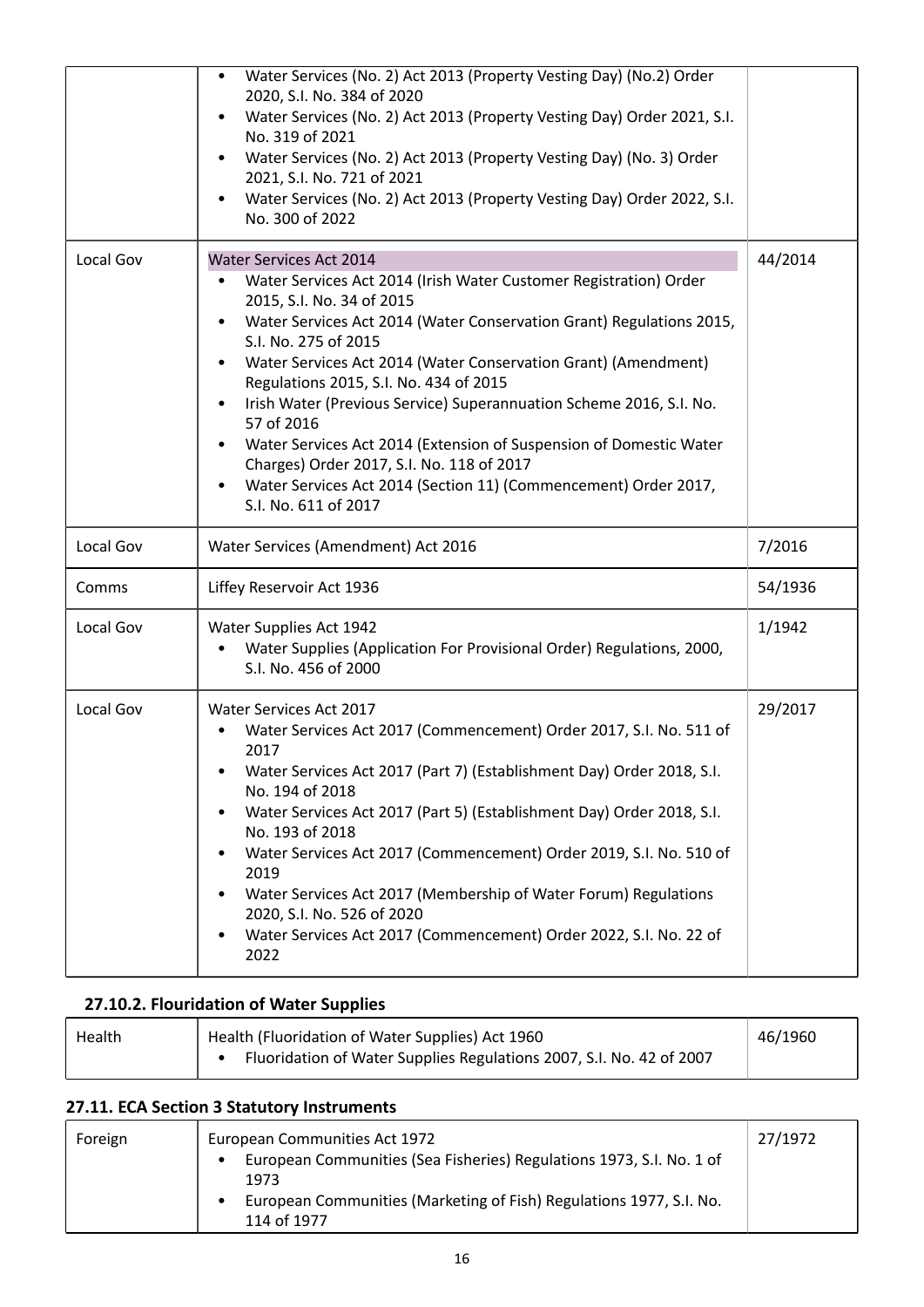| European Communities (Cetacean Products) (Regulation of Import)<br>$\bullet$                                                       |  |
|------------------------------------------------------------------------------------------------------------------------------------|--|
| Regulations 1982, S.I. No. 7 of 1982                                                                                               |  |
| European Communities (Common Fisheries Policy) (Market                                                                             |  |
| Intervention) and (Common Agricultural Policy) (Forestry Measures)                                                                 |  |
| Regulations 1999, S.I. No. 39 of 1999                                                                                              |  |
| European Communities (Collection of Statistics) Regulations 1999, S.I.<br>$\bullet$                                                |  |
| No. 177 of 1999<br>European Communities (Aquaculture Animals and Fish) (Placing on the                                             |  |
| Market and Control of Certain Diseases) Regulations 2000, S.I. No. 377                                                             |  |
| of 2000 <sup>100</sup>                                                                                                             |  |
| European Communities (Aquaculture Animals and Fish) (Placing on<br>٠                                                               |  |
| the Market and Control of Certain Diseases) (Amendment) Regulations                                                                |  |
| 2001, S.I. No. 34 of 2001 <sup>101</sup>                                                                                           |  |
| European Communities (Marketing of Forest Reproductive Material)                                                                   |  |
| Regulations 2002, S.I. No. 618 of 2002                                                                                             |  |
| European Communities (Water Policy) Regulations 2003, S.I. No. 722 of                                                              |  |
| 2003                                                                                                                               |  |
| European Communities (Common Organisation of Markets in Fishery                                                                    |  |
| and Aquaculture Products) (Financial Compensation for Withdrawal                                                                   |  |
| and Carry-Over Aid) Regulations 2004, S.I. No. 398 of 2004                                                                         |  |
| Deep Sea Fishing Allocations and Orange Roughy Protection Area<br>٠                                                                |  |
| Regulations 2005, S.I. No. 44 of 2005                                                                                              |  |
| European Communities (Water Policy) (Amendment) Regulations 2005,                                                                  |  |
| S.I. No. 413 of 2005                                                                                                               |  |
| European Communities (Sea Fisheries) (Conservation and Rational<br>Exploitation of Scallop) Regulations 2005, S.I. No. 464 of 2005 |  |
| European Communities (Aquaculture Animals and Fish) (Placing on<br>$\bullet$                                                       |  |
| the Market and Control of Certain Diseases) (Amendment) Regulations                                                                |  |
| 2005, S.I. No. 500 of 2005 <sup>102</sup>                                                                                          |  |
| European Communities (Sea Fisheries) Irish Sea Herring Fishing<br>$\bullet$                                                        |  |
| (Licensing) Regulations 2005, S.I. No. 547 of 2005                                                                                 |  |
| Sea Fisheries (Weighing Procedures for Herring, Mackerel and Horse<br>$\bullet$                                                    |  |
| Mackerel) (No. 2) Regulations 2005, S.I. No. 557 of 2005                                                                           |  |
| Sea Fisheries (Weighing Procedures for Herring, Mackerel and Horse                                                                 |  |
| Mackerel) (No. 3) Regulations 2005, S.I. No. 640 of 2005                                                                           |  |
| Sea Fisheries (Weighing Procedures for Herring, Mackerel and Horse                                                                 |  |
| Mackerel) (No. 4) Regulations 2005, S.I. No. 732 of 2005                                                                           |  |
| European Communities (Aquaculture Animals and Fish) (Placing on                                                                    |  |
| the Market and Control of Certain Diseases) (Amendment) Regulations<br>2006, S.I. No. 614 of 2006 <sup>103</sup>                   |  |
| European Communities (Water Policy) (Amendment) Regulations 2008,                                                                  |  |
| S.I. No. 219 of 2008                                                                                                               |  |
| European Communities (Health of Aquaculture Animals and Products)                                                                  |  |
| Regulations 2008, S.I. No. 261 of 2008                                                                                             |  |
| European Communities (Control on Mussel Fishing) Regulations 2008,                                                                 |  |
| S.I. No. 347 of 2008                                                                                                               |  |
| European Communities (Control of Dangerous Substances in                                                                           |  |
| Aquaculture) Regulations 2008, S.I. No. 466 of 2008                                                                                |  |
| European Communities (Control On Mussel Fishing) (Amendment) (No.                                                                  |  |
| 2) (Revocation) Regulations 2009, S.I. No. 379 of 2009                                                                             |  |

<sup>100</sup> Rendered obsolete by revocation of S.I. No. 253 of 1996.

<sup>101</sup> Rendered obsolete by revocation of S.I. No. 253 of 1996.

<sup>102</sup> Rendered obsolete by revocation of S.I. No. 253 of 1996.

<sup>&</sup>lt;sup>103</sup> Rendered obsolete by revocation of S.I. No. 253 of 1996.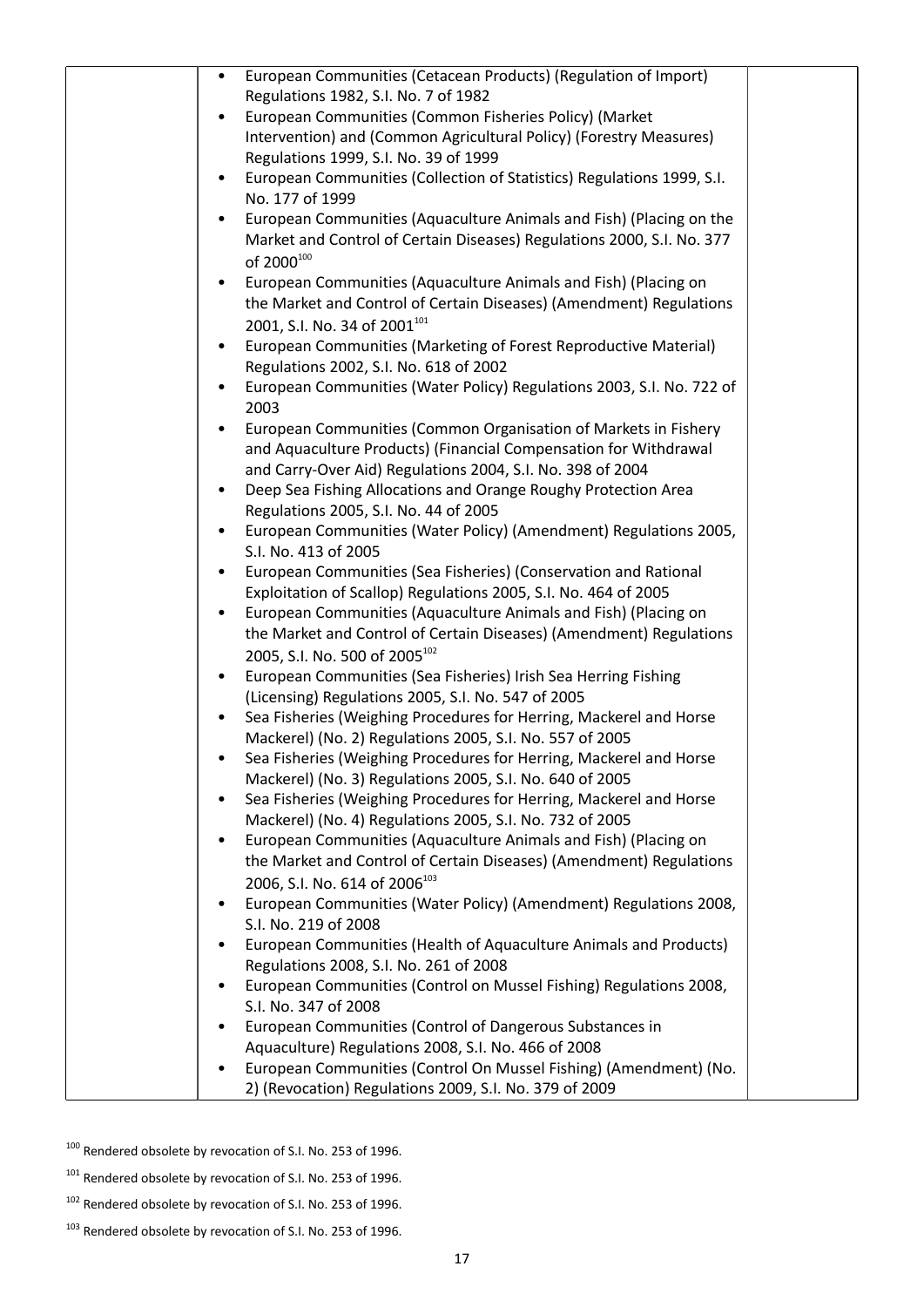| European Communities (Arterial Drainage) Regulations 2009, S.I. No.<br>$\bullet$                                                     |  |
|--------------------------------------------------------------------------------------------------------------------------------------|--|
| 388 of 2009                                                                                                                          |  |
| European Communities (Foreshore) Regulations 2009, S.I. No. 404 of<br>$\bullet$<br>2009                                              |  |
| European Communities (Water Policy) (Amendment) Regulations 2010,                                                                    |  |
| S.I. No. 93 of 2010                                                                                                                  |  |
| European Communities (Data Collection in the Fisheries Sector)<br>$\bullet$                                                          |  |
| Regulations 2010, S.I. No. 132 of 2010                                                                                               |  |
| European Communities (Water Policy) (Amendment) (No. 2)                                                                              |  |
| Regulations 2010, S.I. No. 326 of 2010                                                                                               |  |
| European Communities (Health of Aquaculture Animals and Products)<br>$\bullet$                                                       |  |
| (Amendment) Regulations 2010, S.I. No. 398 of 2010<br>European Communities (Marine Strategy Framework) Regulations<br>$\bullet$      |  |
| 2011, S.I. No. 249 of 2011                                                                                                           |  |
| European Communities (Health of Aquaculture Animals and Products)<br>$\bullet$                                                       |  |
| (Amendment) Regulations 2011, S.I. No. 430 of 2011                                                                                   |  |
| European Union (Environmental Impact Assessment) (Aquaculture)<br>$\bullet$                                                          |  |
| Regulations 2012, S.I. No. 410 of 2012                                                                                               |  |
| European Union (Environmental Impact Assessment) (Foreshore)<br>$\bullet$                                                            |  |
| Regulations 2012, S.I. No. 433 of 2012<br>European Union (Environmental Impact Assessment) (Arterial<br>$\bullet$                    |  |
| Drainage) Regulations 2012, S.I. No. 469 of 2012                                                                                     |  |
| European Union (Inspection Plan) Regulations 2013, S.I. No. 38 of 2013<br>$\bullet$                                                  |  |
| European Union (Birds and Natural Habitats) (Sea-Fisheries)<br>$\bullet$                                                             |  |
| Regulations 2013, S.I. No. 290 of 2013                                                                                               |  |
| European Communities (Control on Mussel Fishing) Regulations 2008<br>$\bullet$                                                       |  |
| (Revocation) Regulations 2013, S.I. No. 355 of 2013                                                                                  |  |
| European Union (Timber and Timber Products) (Placing on the Market)<br>$\bullet$<br>Regulations 2014, S.I. No. 316 of 2014           |  |
| European Union (Water Policy) Regulations 2014, S.I. No. 350 of 2014<br>$\bullet$                                                    |  |
| European Union (Common Fisheries Policy) (Faroe Islands)                                                                             |  |
| (Revocation) Regulations 2014, S.I. No. 419 of 2014                                                                                  |  |
| European Union (Environmental Impact Assessment and Appropriate                                                                      |  |
| Assessment) (Foreshore) Regulations 2014, S.I. No. 544 of 2014                                                                       |  |
| European Union (Birds and Natural Habitats) (Sea-Fisheries)                                                                          |  |
| (Amendment) Regulations 2014, S.I. No. 565 of 2014<br>European Communities (Health of Aquaculture Animals and Products)<br>$\bullet$ |  |
| (Amendment) Regulations 2015, S.I. No. 23 of 2015                                                                                    |  |
| European Union (Flegt Licensing Scheme for Imports of Timber)<br>٠                                                                   |  |
| Regulations 2015, S.I. No. 251 of 2015                                                                                               |  |
| European Union (Labelling of Fishery And Aquaculture Products)                                                                       |  |
| Regulations 2016, S.I. No. 121 of 2016                                                                                               |  |
| European Union (Natural Mineral Waters, Spring Waters and Other<br>$\bullet$                                                         |  |
| Waters in Bottles or Containers) Regulations 2016, S.I. No. 282 of 2016<br>$\bullet$                                                 |  |
| European Communities (Marine Strategy Framework) (Amendment)<br>Regulations 2017, S.I. No. 265 of 2017                               |  |
| European Union (Water Policy) (Abstractions Registration) Regulations<br>$\bullet$                                                   |  |
| 2018, S.I. No. 261 of 2018                                                                                                           |  |
| European Union (Invasive Alien Species) (Freshwater Crayfish)<br>٠                                                                   |  |
| Regulations 2018, S.I. No. 354 of 2018                                                                                               |  |
| European Union (Environmental Impact Assessment) (Minerals<br>$\bullet$                                                              |  |
| Development Act 1940) (Amendment) Regulations 2018, S.I. No. 384 of<br>2018                                                          |  |
| European Union (Appropriate Assessment) (Minerals Development Act<br>٠                                                               |  |
| 1940) Regulations 2018, S.I. No. 385 of 2018                                                                                         |  |
| European Communities (Marine Strategy Framework) (Amendment)                                                                         |  |
| Regulations 2018, S.I. No. 648 of 2018                                                                                               |  |